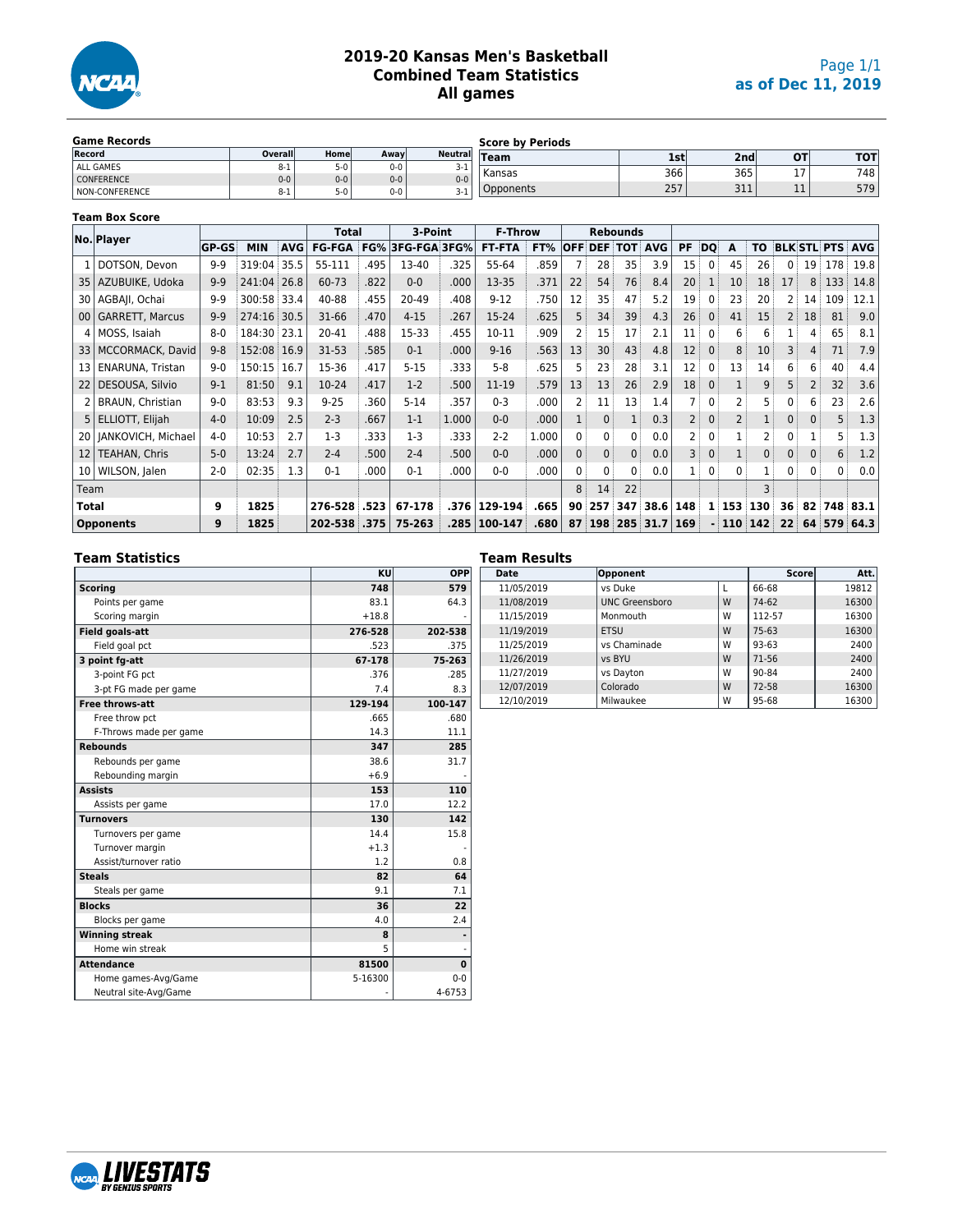

### **Game Records**

| Record            | <b>Overall</b> | Homel | Awavl   | <b>Neutral</b> |
|-------------------|----------------|-------|---------|----------------|
| <b>ALL GAMES</b>  | ŏ-1            | $5-0$ | 0-0     | J-1.           |
| <b>CONFERENCE</b> | $0 - 0$        | $0-0$ | $0 - 0$ | $0-0$          |
| NON-CONFERENCE    | 0-T            | $5-0$ | 0-0     | <b>J-1</b>     |

### **Team Results**

| Date       | <b>Opponent</b>       |   | Score   |       | Att. High Points      | <b>High Rebounds</b>  |
|------------|-----------------------|---|---------|-------|-----------------------|-----------------------|
| 11/05/2019 | vs Duke               |   | 66-68   | 19812 | (17) DOTSON, Devon    | (13) MCCORMACK, David |
| 11/08/2019 | <b>UNC Greensboro</b> | W | 74-62   | 16300 | (22) DOTSON, Devon    | (10) AZUBUIKE, Udoka  |
| 11/15/2019 | Monmouth              | W | 112-57  | 16300 | (21) MOSS, Isaiah     | (11) MCCORMACK, David |
| 11/19/2019 | <b>ETSU</b>           | W | $75-63$ | 16300 | (21) AZUBUIKE, Udoka  | (7) AZUBUIKE, Udoka   |
| 11/25/2019 | vs Chaminade          | W | 93-63   | 2400  | (19) DOTSON, Devon    | (7) AZUBUIKE, Udoka   |
| 11/26/2019 | vs BYU                | W | 71-56   | 2400  | (16) MCCORMACK, David | (10) AZUBUIKE, Udoka  |
| 11/27/2019 | vs Dayton             | W | 90-84   | 2400  | (31) DOTSON, Devon    | (7) GARRETT, Marcus   |
| 12/07/2019 | Colorado              | W | 72-58   | 16300 | (20) AGBAJI, Ochai    | (12) AGBAJI, Ochai    |
| 12/10/2019 | Milwaukee             | W | 95-68   | 16300 | (22) DOTSON, Devon    | (17) AZUBUIKE, Udoka  |
|            |                       |   |         |       | (22) AGBAJI, Ochai    |                       |

### **Attendance Summary**

|              | <b>Games</b> | <b>Attend</b> | <b>Avg/Game</b> |
|--------------|--------------|---------------|-----------------|
| Home         | 5            | 81500         | 16300           |
| Away         |              |               |                 |
| Neutral      | 4            | 27012         | 6753            |
| <b>Total</b> | 9            | 108512        | 12057           |

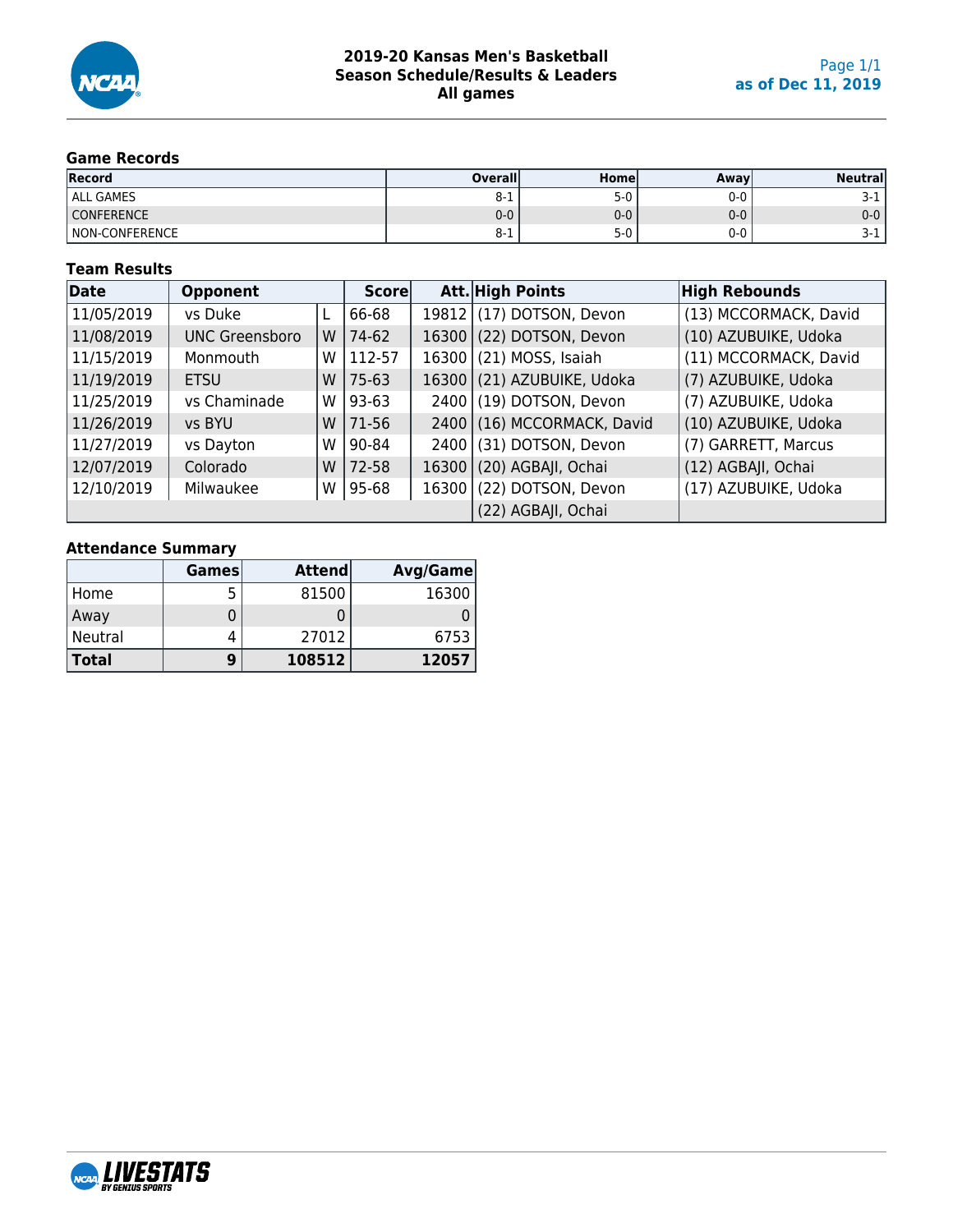

### **2019-20 Kansas Men's Basketball Team Game-by-Game All games**

|                       |                   |              |     | Total         |      | 3-Pointers         |            | <b>Free throws</b> |      |                 |                 | <b>Rebounds</b> |            |                 |                  |     |                 |                |                    |            |
|-----------------------|-------------------|--------------|-----|---------------|------|--------------------|------------|--------------------|------|-----------------|-----------------|-----------------|------------|-----------------|------------------|-----|-----------------|----------------|--------------------|------------|
| Opponent              | <b>Date</b>       | <b>Score</b> |     | <b>FG-FGA</b> |      | <b>PCT 3FG-FGA</b> | <b>PCT</b> | <b>FT-FTA</b>      |      | <b>PCTOFF</b>   |                 | <b>DEF TOT</b>  | <b>AVG</b> | PF              | A                | ΤO  |                 |                | <b>BLK STL PTS</b> | AVG        |
| vs Duke               | 11/05/2019        | 66-68        |     | 23-50         | .460 | $4-9$              | .444       | 16-26              | 615  | 10              | 30              | 40              | 40.0       | 20              | 13               | 28  | 5 :             | 11             | 66                 | 66.0       |
| <b>UNC Greensboro</b> | 11/08/2019        | 74-62        | W   | 27-59         | .458 | 10-26              | 385        | 10-19              | 526  | 11              | 31              | 42              | 41.0       | 12 <sup>2</sup> | 15               | 10  | 2 :             | 5 <sup>3</sup> | 74:                | 70.0       |
| Monmouth              | 11/15/2019 112-57 |              | w   | 37-66         | 561  | 14-30              | .467       | 24-31              | .774 | 11              | 32              | 43              | 41.7       | 20              | 22 <sub>1</sub>  |     | 5 :             |                | 112                | 84.0       |
| l ETSU                | 11/19/2019        | $75-63$      | W   | 30-54         | .556 | $1 - 14$           | .071       | 14-18              | .778 | 5               |                 | 32              | 39.3       | 16              | 19               | 15  | 8 <sup>3</sup>  | 14             | 75                 | 81.8       |
| vs Chaminade          | 11/25/2019        | 93-63        | W   | 38-69         | 551  | 12-29              | .414       | $5 - 11$           | 455  | 13              | 20              | 33              | 38.0       | 16 :            |                  | 14  | 3 :             | 11             | 93                 | 84.0       |
| vs BYU                | 11/26/2019        | 71-56        | W   | 29-61         | 475  | $4 - 18$           | .222       | $9 - 15$           | .600 | 9               | 26              | 35              | 37.5       | 10 <sup>1</sup> | 18               | 12  | 1:              | 9              | 71                 | 81.8       |
| vs Dayton             | 11/27/2019        | 90-84        | Wot | 33-59         | 559  | $4 - 11$           | 364        | 20-28              | 714  |                 | 31              | 38              | 37.6       | 20              | 12               | 11  | 5 :             |                | 90                 | 83.0       |
| Colorado              | 12/07/2019        | 72-58        | W   | 27-51         | 529  | $6 - 13$           | .462       | $12 - 19$          | 632  | 10 <sup>°</sup> | 29 <sup>3</sup> | 39              | 37.8       | 19 <sup>3</sup> | 14               | 21  | 4:              | 9              | 72                 | 81.6       |
| Milwaukee             | 12/10/2019        | 95-68        | w   | 32-59         | 542  | 12-28              | .429       | 19-27              | 704  | 14              | 31              | 45              | 38.6       | 15 <sup>1</sup> | 23               | 12  | 3               | 5.             | 95                 | 83.1       |
| <b>Total</b>          |                   | 748          |     | 276-528       | .523 | 67-178             | .376       | 129-194            | .665 | $90^{\circ}$    | 257             | 347             | 38.6       |                 | 148 153          | 130 | 36 <sup>3</sup> | 82             |                    | $748$ 83.1 |
| Opponents             |                   | 579          |     | 202-538       | .375 | 75-263             | .285       | 100-147            | 680  | 87              | 198             | 285             | 31.7       | 169             | 110 <sup>1</sup> | 142 | 22:             | 64 i           | 579                | 64.3       |

### **Kansas Averages**

| <b>Games</b><br><b>Played</b> | Points/<br>aame | <b>FG Pct</b> | 3FG<br>Pct                        | <b>FT Pct</b> | Rebounds/<br>aame | Assists/<br>aame | Turnovers/<br>aame | Assist/Turnover<br>ratio | Steals/<br>aame | <b>Blocks</b><br>aame |
|-------------------------------|-----------------|---------------|-----------------------------------|---------------|-------------------|------------------|--------------------|--------------------------|-----------------|-----------------------|
|                               | ດລ<br>0J. L     | כ רם<br>د. 2د | $\sim$ $-$<br>$\epsilon$<br>ں ، ر | ---<br>66.5   | 38.6              | ⊥ / .∪           | 14.4               | $\sim$<br>. <u>.</u>     | シ・エ             | 4.0                   |

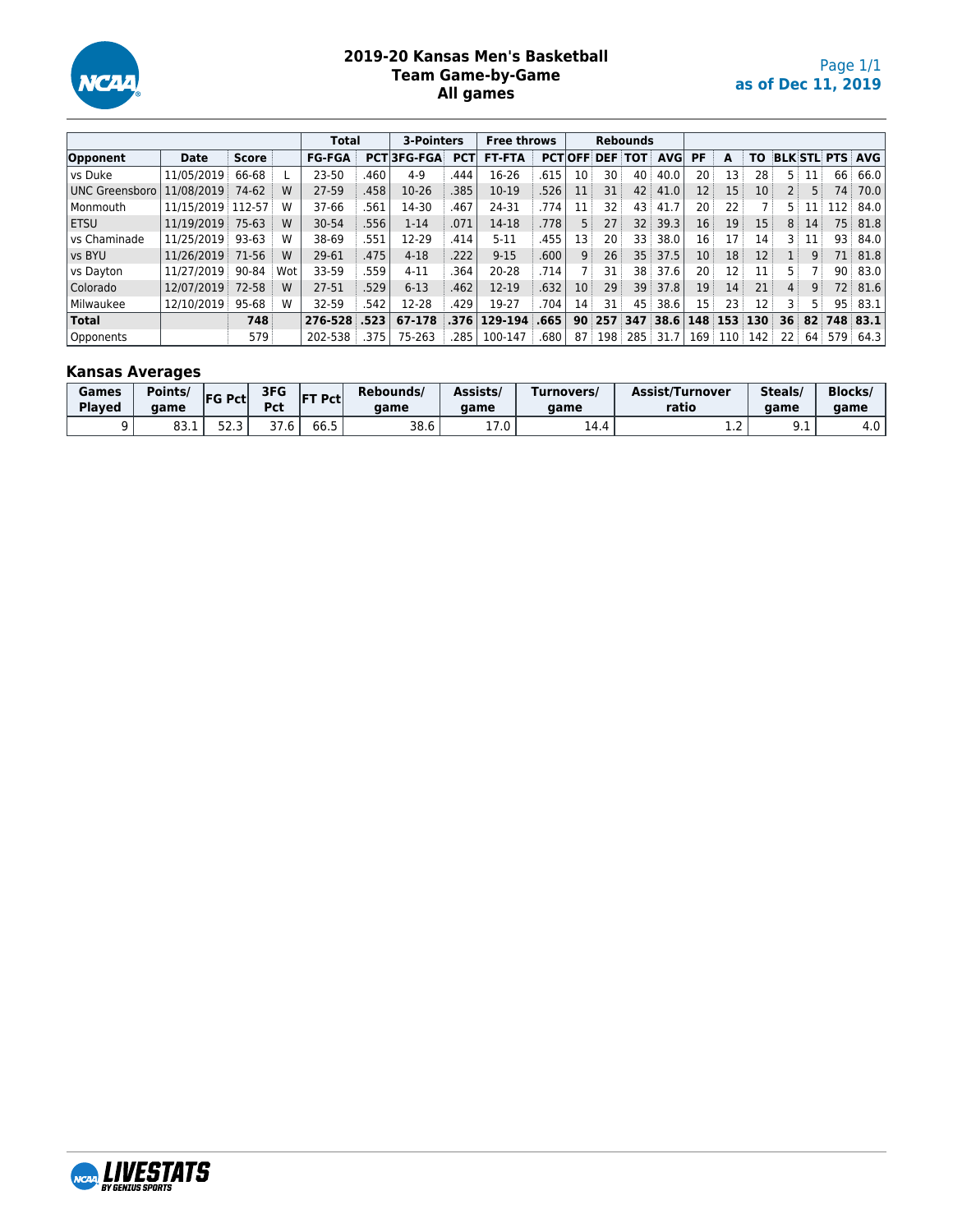

### **2019-20 Kansas Men's Basketball Opponents Game-by-Game All games**

|                |                   |              |     | Total         |            | 3-Pointers     |            | <b>Free throws</b> |            |                |                 | <b>Rebounds</b> |            |              |                   |                |                 |                 |                    |      |
|----------------|-------------------|--------------|-----|---------------|------------|----------------|------------|--------------------|------------|----------------|-----------------|-----------------|------------|--------------|-------------------|----------------|-----------------|-----------------|--------------------|------|
| Opponent       | <b>Date</b>       | <b>Score</b> |     | <b>FG-FGA</b> | <b>PCT</b> | <b>3FG-FGA</b> | <b>PCT</b> | <b>FT-FTA</b>      | <b>PCT</b> | 'lOFF i        | <b>DEF</b>      | <b>TOT</b>      | <b>AVG</b> | <b>PF</b>    | A                 | <b>TO</b>      |                 |                 | <b>BLK STL PTS</b> | AVG  |
| vs Duke        | 11/05/2019        | 66-68        |     | 23-64         | 359        | $8 - 24$       | 333        | 14-23              | .609       | 11             | 19              | 30              | 30.0       | 17           | 12                | 16             | 3 :             | 11              | 68                 | 68.0 |
| UNC Greensboro | 11/08/2019        | 74-62        | W   | 24-62         | .387       | $8 - 31$       | 258        | $6 - 13$           | 462        | 10             | 25 <sup>1</sup> | 35              | 32.5       | 18           | 11                | 9 <sup>1</sup> | 3 :             | 5.              | 62                 | 65.0 |
| Monmouth       | 11/15/2019 112-57 |              | W   | 18-60         | .300       | $4 - 22$       | 182        | 17-23              | 739        | 11             | 23 <sup>1</sup> | 34              | 33.0       | 24           | 10 <sup>1</sup>   | 15             | 3 !             | 4               | 57                 | 62.3 |
| l ETSU         | 11/19/2019        | $75-63$      | W   | $23 - 60$     | .383       | $9 - 30$       | .300       | $8 - 15$           | .533       | 11             | 22              | 33              | 33.0       | 19           | $12 \overline{ }$ | 16             | 4:              | 11              | 63                 | 62.5 |
| vs Chaminade   | 11/25/2019        | 93-63        | w   | $23 - 50$     | .460       | $7-21$         | .333       | 10-14              | 714        | 6              | 22 :            | 28              | 32.0       | 14           | 13 :              | 27             | 0 <sup>1</sup>  | 8               | 63                 | 62.6 |
| vs BYU         | 11/26/2019        | 71-56        | W   | 22-54         | .407       | $9 - 33$       | .273       | $3-4$              | 750        | 5 <sup>1</sup> | 27              | 32              | 32.0       | 17           | 14                | 20             |                 | 5               | 56                 | 61.5 |
| vs Dayton      | 11/27/2019        | 90-84        | Wot | $27-62$       | 435        | 16-33          | .485       | 14-19              | 737        | 5.             | 25              | 30              | 31.7       | 25           | 19                | 14             | 5 :             | 6               | 84                 | 64.7 |
| Colorado       | 12/07/2019        | 72-58        | W   | 18-60         | .300       | $7 - 34$       | .206       | 15-21              | .714       | 17             | 19 <sup>1</sup> | 36 <sup>3</sup> | 32.3       | $15^{\circ}$ |                   | 17             | 0 <sup>1</sup>  | 11              | 58                 | 63.9 |
| Milwaukee      | 12/10/2019        | 95-68        | W   | 24-66         | .364       | 7-35           | 200        | 13-15              | .867       | 11             | 16              | 27 <sup>3</sup> | 31.7       | 20           | 12 :              | 8              | 3 :             |                 | 68                 | 64.3 |
| <b>Total</b>   |                   | 579          |     | 202-538 .375  |            | 75-263         | .285       | 100-147            | .680       | 87             | 198             | 285 31.7        |            | 169          | 110 <sup>3</sup>  | 142            | 22 <sup>1</sup> |                 | 64 579             | 64.3 |
| Kansas         |                   | 748          |     | 276-528       | .523       | 67-178         | .376       | 129-194            | .665       | 90             | 257             | 347             | 38.6       | 148          | 153               | 130            | 36              | 82 <sup>3</sup> | 748 i              | 83.1 |

# **Opponents Averages**

| Games<br><b>Played</b> | Points/<br>aame | <b>FG Pctl</b> | 3FG<br>Det <sup>1</sup><br>rcl | <b>FT Pct</b> | Rebounds/<br>aame    | Assists/<br>aame | Turnovers/<br>aame | <b>Assist/Turnover</b><br>ratio | Steals/<br>aame | <b>Blocks</b><br>game |
|------------------------|-----------------|----------------|--------------------------------|---------------|----------------------|------------------|--------------------|---------------------------------|-----------------|-----------------------|
|                        | 64.3            | ה רב<br>ر. ، ر | າວ ⊑<br>د.20                   | 68.0          | $\sim$ $\sim$<br>، ب | 14.L             | T E O.<br>1 J.O    | 0.8                             | .               | 2.4                   |

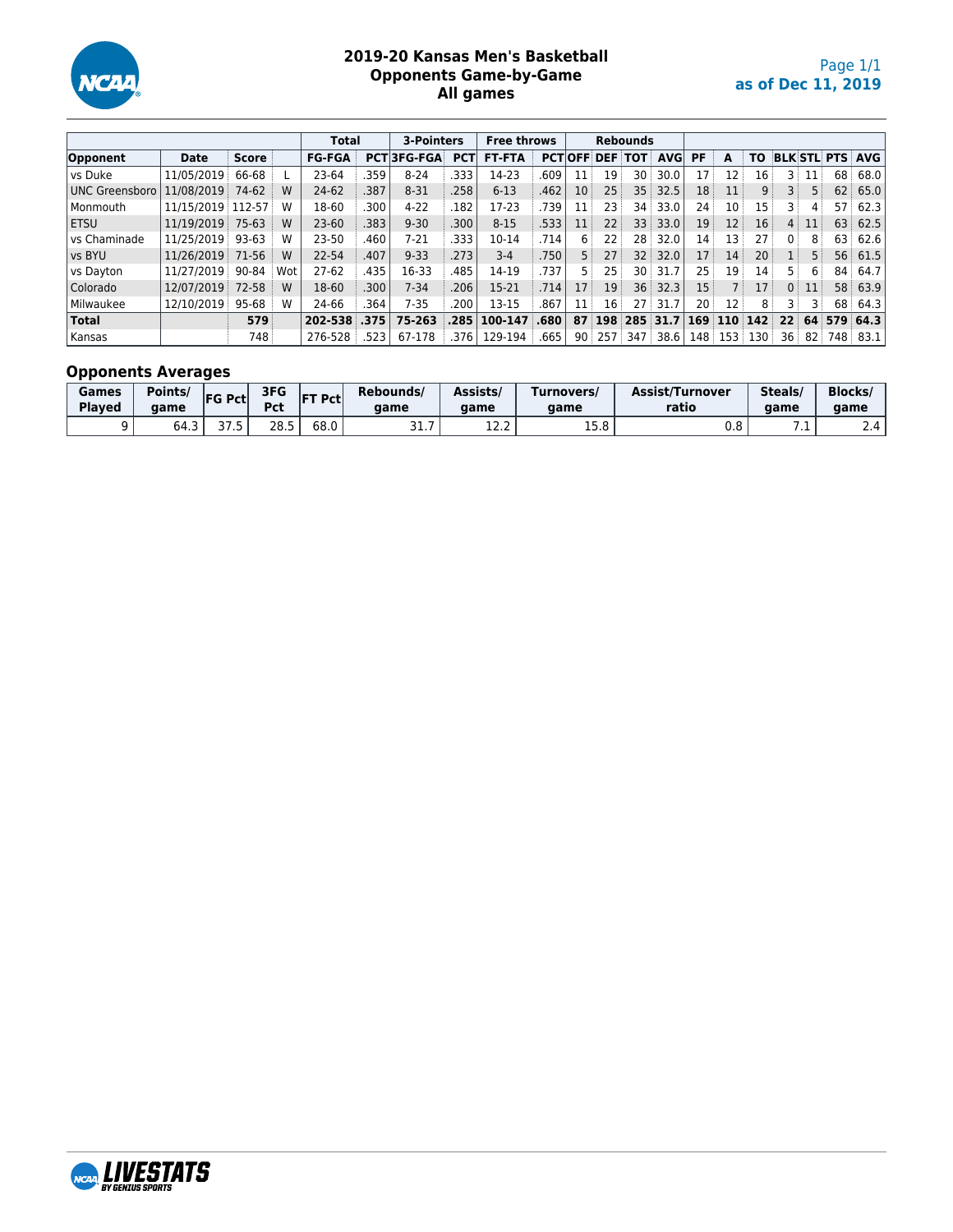

### **Kansas Points-Rebounds-Assists**

vs Chaminade | 11/25/19 | 93-63 | W | 15-7-0 vs BYU | 11/26/19 71-56 W | 11-10-1 vs Dayton 11/27/19 90-84 Wot 29-3-1<br>Colorado 12/07/19 72-58 W 12-6-0

Milwaukee 22/10/19 95-68 W 15-17-2

NCAR LIVESTATS

Colorado 12/07/19 72-58 W 12-6-0

|                       | Date            | <b>Score</b> |     | 00                 | $\mathbf{1}$       | $\overline{2}$     | 4                  | 5                 | 10                 |
|-----------------------|-----------------|--------------|-----|--------------------|--------------------|--------------------|--------------------|-------------------|--------------------|
| Opponent              |                 |              |     | <b>GARRETT, MA</b> | <b>DOTSON, DEV</b> | <b>BRAUN, CHRI</b> | <b>MOSS, ISAIA</b> | <b>ELLIOTT,EL</b> | <b>WILSON, JAL</b> |
| vs Duke               | 11/05/19        | 66-68        |     | $12 - 5 - 5$       | $17-2-1$           | $0 - 0 - 0$        | <b>DNP</b>         | <b>DNP</b>        | $0 - 0 - 0$        |
| <b>UNC Greensboro</b> | 11/08/19        | 74-62        | W   | $10-4-5$           | $22 - 8 - 6$       | $0 - 0 - 0$        | $8 - 3 - 0$        | <b>DNP</b>        | $0 - 0 - 0$        |
| Monmouth              | 11/15/19 112-57 |              | W   | $2 - 4 - 3$        | $17 - 2 - 4$       | $11-2-1$           | $21 - 1 - 2$       | $2 - 1 - 1$       | <b>DNP</b>         |
| <b>ETSU</b>           | 11/19/19        | 75-63        | W   | $13-6-3$           | $19-3-6$           | $0 - 1 - 1$        | $2 - 1 - 1$        | <b>DNP</b>        | <b>DNP</b>         |
| vs Chaminade          | 11/25/19        | 93-63        | W   | $8 - 4 - 7$        | $19 - 5 - 1$       | $7 - 4 - 0$        | $13 - 1 - 1$       | $3-0-1$           | <b>DNP</b>         |
| vs BYU                | 11/26/19        | 71-56        | W   | $7 - 6 - 3$        | $13-2-8$           | $2 - 0 - 0$        | $5 - 3 - 1$        | $0 - 0 - 0$       | <b>DNP</b>         |
| vs Dayton             | 11/27/19        | 90-84        | Wot | $18 - 7 - 2$       | $31 - 6 - 4$       | $0 - 2 - 0$        | $0 - 4 - 1$        | <b>DNP</b>        | <b>DNP</b>         |
| Colorado              | 12/07/19        | 72-58        | W   | $4 - 2 - 6$        | $18-4-6$           | $0 - 0 - 0$        | $8 - 3 - 0$        | <b>DNP</b>        | <b>DNP</b>         |
| Milwaukee             | 12/10/19 95-68  |              | W   | $7 - 1 - 7$        | $22 - 3 - 9$       | $3 - 4 - 0$        | $8 - 1 - 0$        | $0 - 0 - 0$       | <b>DNP</b>         |
|                       |                 |              |     | 12                 | 13                 | 20                 | 22                 | 30                | 33                 |
| Opponent              | Date            | <b>Score</b> |     | <b>TEAHAN, CHR</b> | <b>ENARUNA, TR</b> | <b>JANKOVICH,</b>  | <b>DESOUSA,SI</b>  | <b>AGBAJI,OCH</b> | MCCORMACK,         |
| vs Duke               | 11/05/19        | 66-68        | L   | <b>DNP</b>         | $5 - 2 - 0$        | <b>DNP</b>         | $3 - 4 - 0$        | $15-6-2$          | $6 - 13 - 1$       |
| <b>UNC Greensboro</b> | 11/08/19        | 74-62        | W   | <b>DNP</b>         | $9 - 5 - 2$        | <b>DNP</b>         | $0 - 2 - 0$        | $13 - 4 - 2$      | $2 - 4 - 0$        |
| Monmouth              | 11/15/19 112-57 |              | W   | $3-0-1$            | $7 - 4 - 2$        | $5 - 0 - 0$        | $11-6-0$           | $4 - 2 - 3$       | 17-11-4            |
| <b>ETSU</b>           | 11/19/19        | 75-63        | W   | <b>DNP</b>         | $4 - 4 - 4$        | <b>DNP</b>         | $8 - 1 - 0$        | $4 - 3 - 2$       | $4 - 3 - 1$        |
| vs Chaminade          | 11/25/19        | 93-63        | W   | $0 - 0 - 0$        | $3 - 2 - 3$        | $0 - 0 - 1$        | $4 - 2 - 0$        | $11 - 1 - 2$      | $10-2-1$           |
| vs BYU                | 11/26/19        | 71-56        | W   | $0 - 0 - 0$        | $3-1-1$            | $0 - 0 - 0$        | $0 - 2 - 0$        | $14 - 5 - 3$      | $16 - 5 - 1$       |
| vs Dayton             | 11/27/19        | 90-84        | Wot | <b>DNP</b>         | $3 - 4 - 0$        | <b>DNP</b>         | $0 - 0 - 0$        | $6 - 6 - 4$       | $3 - 2 - 0$        |
| Colorado              | 12/07/19        | 72-58        | W   | $0 - 0 - 0$        | $2 - 5 - 0$        | <b>DNP</b>         | $2 - 3 - 0$        | $20 - 12 - 2$     | $6 - 2 - 0$        |
| Milwaukee             | 12/10/19 95-68  |              | W   | $3 - 0 - 0$        | $4 - 1 - 1$        | $0 - 0 - 0$        | $4 - 6 - 1$        | $22 - 8 - 3$      | $7 - 1 - 0$        |
| Opponent              | Date            | <b>Score</b> |     | 35<br>AZUBUIKE, U  |                    |                    |                    |                   |                    |
| vs Duke               | 11/05/19        | 66-68        | L   | $8 - 8 - 4$        |                    |                    |                    |                   |                    |
| <b>UNC Greensboro</b> | 11/08/19        | 74-62        | W   | $10-10-0$          |                    |                    |                    |                   |                    |
| Monmouth              | 11/15/19 112-57 |              | W   | $12 - 8 - 1$       |                    |                    |                    |                   |                    |
| <b>ETSU</b>           | 11/19/19 75-63  |              | W   | $21 - 7 - 1$       |                    |                    |                    |                   |                    |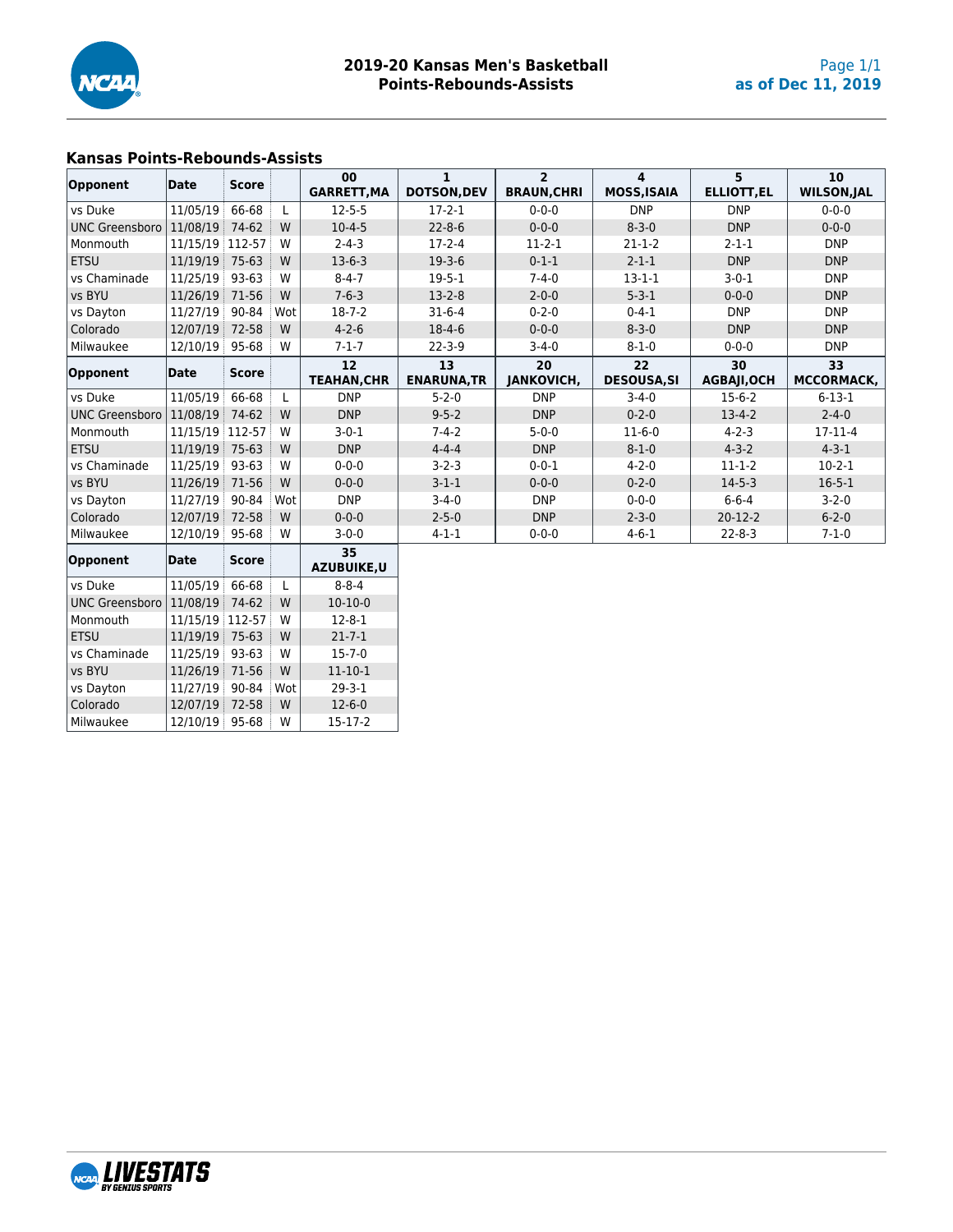

### **Game Records**

| Record                       | <b>Overall</b> | Homel             | Away    | Neutrall |
|------------------------------|----------------|-------------------|---------|----------|
| <b>ALL GAMES</b>             | O-T            | $\sqrt{ }$<br>ט-כ | $0 - 0$ |          |
| <b>CONFERENCE</b>            | $0-0$          | $0-0$             | $0-0$   | $0-0$    |
| <b>CONFERENCE</b><br>์ Non-เ | ŏ-⊥            | ־ט-ר              | $0 - 0$ |          |

### **Team Box Score Extended**

|              |                         |              |             |            | <b>Total</b>  |      | 3-Point                 |       | <b>F-Throw</b> |       |              |                | Rebounds |                |           |              |     |                            |           |                   |      |                 |                                  |     |      |          |      |
|--------------|-------------------------|--------------|-------------|------------|---------------|------|-------------------------|-------|----------------|-------|--------------|----------------|----------|----------------|-----------|--------------|-----|----------------------------|-----------|-------------------|------|-----------------|----------------------------------|-----|------|----------|------|
|              | No. Player              | <b>GP-GS</b> | <b>MIN</b>  | <b>AVG</b> | <b>FG-FGA</b> |      | <b>FG% 3FG-FGA 3FG%</b> |       | <b>FT-FTA</b>  | FT%   |              | <b>OFF DEF</b> | тот      | <b>AVG</b>     | <b>PF</b> | DO           | A   | A/G                        | <b>TO</b> | TO/G              |      |                 | A/TO BLK BLK/G STL STL/G PTS AVG |     |      |          |      |
|              | DOTSON, Devon           | $9-9$        | 319:04      | 35.5       | 55-111        | .495 | 13-40                   | .325  | 55-64          | .859  |              | 28             | 35       | 3.9            | 15        |              | 45  | 5.00                       | 26        | 2.89              | 73   |                 | 0.00                             | 19  | 2.11 | 178      | 19.8 |
|              | 35   AZUBUIKE, Udoka    | $9 - 9$      | 241:04 26.8 |            | 60-73         | .822 | $0 - 0$                 | .000  | 13-35          | .371  | 22           | 54             | 76       | 8.4            | 20        |              | 10  | 1.11                       | 18        | 2.00 <sub>1</sub> | 0.56 | 17              | 1.89                             | 8   | 0.89 | 133      | 14.8 |
|              | 30   AGBAII, Ochai      | $9-9$        | 300:58 33.4 |            | 40-88         | .455 | 20-49                   | .408  | $9-12$         | .750  | 12           | 35             | 47       | 5.2            | 19        |              | 23  | 2.56                       | 20        | 2.22              | 1.15 |                 | 0.22                             | 14  | .56  | 109      | 12.1 |
|              | 00 GARRETT, Marcus      | $9-9$        | 274:16 30.5 |            | 31-66         | .470 | $4 - 15$                | .267  | 15-24          | .625  |              | 34             | 39       | 4.3            | 26        | 0            | 41  | 4.56                       | 15        | 1.67              | 2.73 |                 | 0.22                             | 18  | 2.00 | 81       | 9.0  |
|              | 4   MOSS, Isaiah        | $8-0$        | 184:30 23.1 |            | 20-41         | .488 | 15-33                   | .455  | 10-11          | .909  |              | 15             | 17       | 2.1            | 11        |              | h   | 0.75                       | 6         | 0.75              | 00.ء |                 | 0.13                             | 4   | 0.50 | 65       | 8.1  |
|              | 33   MCCORMACK, David   | $9 - 8$      | 152:08 16.9 |            | $31-53$       | .585 | $0 - 1$                 | .000  | $9 - 16$       | .563  | 13           | 30             | 43       | 4.8            | 12        |              | 8   | 0.89                       | 10        | 1.11              | 0.80 |                 | 0.33                             | 4.⊧ | 0.44 | 71       | 7.9  |
|              | 13   ENARUNA, Tristan   | $9-0$        | 150:15 16.7 |            | 15-36         | .417 | $5 - 15$                | .333  | $5 - 8$        | .625  |              | 23             | 28       | 3.1            |           |              | 13  | 1.44                       | 14        | .56               | 0.93 | 6               | 0.67                             | 6   | 0.67 | 40       | 4.4  |
|              | 22   DESOUSA, Silvio    | $9-1$        | 81:50       | 9.1        | 10-24         | .417 | $1-2$                   | .500  | 11-19          | .579  | 13           | 13             | 26       | 2.9            | 18        |              |     | 0.11                       | q         | $00$ .            | 0.11 |                 | 0.56                             |     | 0.22 | 32       | 3.6  |
|              | 2   BRAUN, Christian    | $9 - 0$      | 83:53       | 9.3        | $9 - 25$      | .360 | $5 - 14$                | .357  | $0 - 3$        | .000  |              | 11             | 13       | 1.4            |           |              |     | 0.22                       |           | 0.56              | 0.40 |                 | 0.00                             | 6 : | 0.67 | 23       | 2.6  |
|              | 5   ELLIOTT, Elijah     | $4-0$        | 10:09       | 2.5        | $2 - 3$       | .667 | $1 - 1$                 | 1.000 | $0 - 0$        | .000  |              |                |          | 0.3            |           | $\mathbf{0}$ |     | 0.50                       |           | 0.25              | 2.00 | $\Omega$        | 0.00                             | 0   | 0.00 |          | 1.3  |
|              | 20   JANKOVICH, Michael | 4-0          | 10:53       | 2.7        | $1-3$         | .333 | $1-3$                   | .333  | $2 - 2$        | 1.000 | $\mathbf{0}$ |                |          | 0.0            |           | 0            |     | 0.25                       |           | 0.50              | 0.50 | 0               | 0.00                             |     | 0.25 |          | 1.3  |
|              | 12   TEAHAN, Chris      | $5-0$        | 13:24       | 2.7        | $2 - 4$       | .500 | $2 - 4$                 | .500  | $0 - 0$        | .000  | $\mathbf{0}$ |                |          | 0.0            | 3         | $\mathbf{0}$ |     | 0.20                       | 0         | 0.00              | 1.00 | 0               | 0.00                             | 0 i | 0.00 | 6        | 1.2  |
|              | 10   WILSON, Jalen      | $2 - 0$      | 02:35       | 1.3        | $0 - 1$       | .000 | $0 - 1$                 | .000  | $0 - 0$        | .000  | $\Omega$     |                |          | 0.0            |           |              | ŋ   | 0.00                       |           | 0.50              | 0.00 | 0               | 0.00                             |     | 0.00 |          | 0.0  |
| <b>Total</b> |                         | 9            | 1825        |            | 276-528       | .523 | 67-178                  | .376  | 129-194        | .665  | 90           | 257            | 347      | 38.6           | 148       |              | 153 | 17.00                      | 130       | 14.44             | 1.18 | 36              | 4.00                             | 82  | 9.11 | 748 83.1 |      |
|              | <b>Opponents</b>        | 9            | 1825        |            | 202-538 .375  |      | 75-263                  | .285  | 100-147        | .680  | 87           | 198            |          | $285$ 31.7 169 |           |              |     | $110$ 12.22 142 15.78 0.77 |           |                   |      | 22 <sup>1</sup> | 2.44                             | 64  | 7.11 | 579 64.3 |      |

### **Score by Periods**

| Team      | 1st               | 2nd            | ΟТ  | <b>TOT</b> |
|-----------|-------------------|----------------|-----|------------|
| Kansas    | 366               | 365            | a 1 | 48         |
| Opponents | つにつ<br><u>LJ.</u> | 21<br>п<br>JII | ᆠᅶ  | ر          |

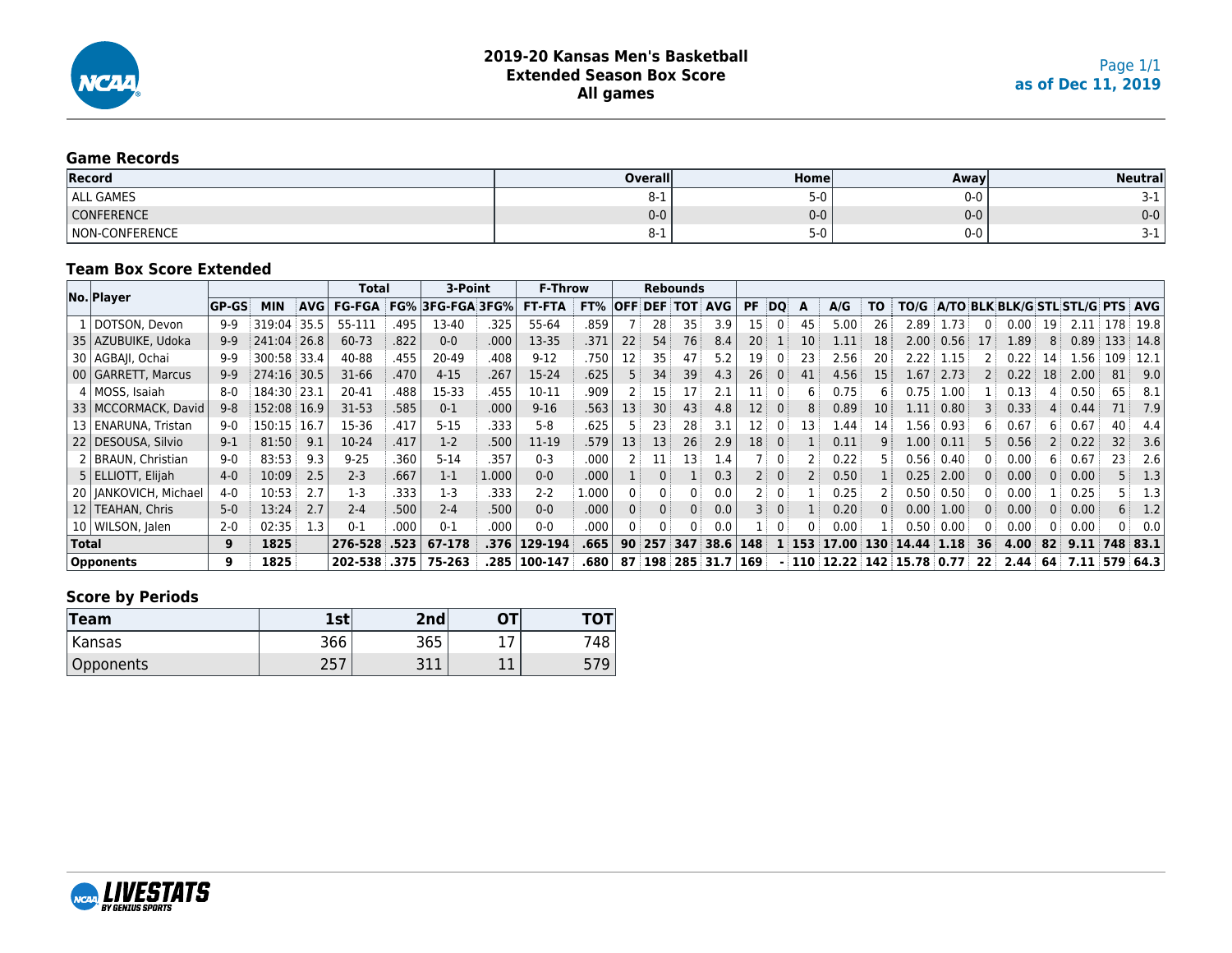

### **2019-20 Kansas Men's Basketball Category Leaders All games**

#### **Points**

| ## | <b>Player</b>      | G | Pts | Pts/G |
|----|--------------------|---|-----|-------|
| 1  | Dotson, Devon      | 9 | 178 | 19.8  |
| 35 | Azubuike, Udoka    | 9 | 133 | 14.8  |
| 30 | Agbaji, Ochai      | 9 | 109 | 12.1  |
| 00 | Garrett, Marcus    | 9 | 81  | 9.0   |
| 33 | McCormack, David   | 9 | 71  | 7.9   |
| 4  | Moss, Isaiah       | 8 | 65  | 8.1   |
| 13 | Enaruna, Tristan   | 9 | 40  | 4.4   |
| 22 | DeSousa, Silvio    | 9 | 32  | 3.6   |
| 2  | Braun, Christian   | 9 | 23  | 2.6   |
| 12 | Teahan, Chris      | 5 | 6   | 1.2   |
| 5  | Elliott, Elijah    | 4 | 5   | 1.3   |
| 20 | Jankovich, Michael | 4 | 5   | 1.3   |

### **Field Goal Percentage**

| ## | <b>Player</b>      | FG | Att | Pct  |
|----|--------------------|----|-----|------|
| 35 | Azubuike, Udoka    | 60 | 73  | .822 |
| 5  | Elliott, Elijah    | 2  | 3   | .667 |
| 33 | McCormack, David   | 31 | 53  | .585 |
| 12 | Teahan, Chris      | 2  | 4   | .500 |
| 1  | Dotson, Devon      | 55 | 111 | .495 |
| 4  | Moss, Isaiah       | 20 | 41  | .488 |
| 00 | Garrett, Marcus    | 31 | 66  | .470 |
| 30 | Agbaji, Ochai      | 40 | 88  | .455 |
| 13 | Enaruna, Tristan   | 15 | 36  | .417 |
| 22 | DeSousa, Silvio    | 10 | 24  | .417 |
| 2  | Braun, Christian   | 9  | 25  | .360 |
| 20 | Jankovich, Michael |    |     | .333 |

### **3-Point FG Percentage**

| ##             | Player             | 3FG | Att | <b>Pct</b> |
|----------------|--------------------|-----|-----|------------|
| 5              | Elliott, Elijah    | 1   |     | 1.000      |
| 22             | DeSousa, Silvio    |     | 2   | .500       |
| 12             | Teahan, Chris      | 2   | 4   | .500       |
| 4              | Moss, Isaiah       | 15  | 33  | .455       |
| 30             | Agbaji, Ochai      | 20  | 49  | .408       |
| $\overline{2}$ | Braun, Christian   | 5   | 14  | .357       |
| 13             | Enaruna, Tristan   | 5   | 15  | .333       |
| 20             | Jankovich, Michael | 1   | 3   | .333       |
| 1              | Dotson, Devon      | 13  | 40  | .325       |
| 00             | Garrett, Marcus    |     | 15  | .267       |

### **Scoring Average**

| ##             | Player             | G | Pts | Pts/G |  |  |  |  |  |  |  |
|----------------|--------------------|---|-----|-------|--|--|--|--|--|--|--|
| 1              | Dotson, Devon      | 9 | 178 | 19.8  |  |  |  |  |  |  |  |
| 35             | Azubuike, Udoka    | 9 | 133 | 14.8  |  |  |  |  |  |  |  |
| 30             | Agbaji, Ochai      | 9 | 109 | 12.1  |  |  |  |  |  |  |  |
| 00             | Garrett, Marcus    | 9 | 81  | 9.0   |  |  |  |  |  |  |  |
| 4              | Moss, Isaiah       | 8 | 65  | 8.1   |  |  |  |  |  |  |  |
| 33             | McCormack, David   | 9 | 71  | 7.9   |  |  |  |  |  |  |  |
| 13             | Enaruna, Tristan   | 9 | 40  | 4.4   |  |  |  |  |  |  |  |
| 22             | DeSousa, Silvio    | 9 | 32  | 3.6   |  |  |  |  |  |  |  |
| $\overline{2}$ | Braun, Christian   | 9 | 23  | 2.6   |  |  |  |  |  |  |  |
| 5              | Elliott, Elijah    | 4 | 5   | 1.3   |  |  |  |  |  |  |  |
| 20             | Jankovich, Michael | 4 | 5   | 1.3   |  |  |  |  |  |  |  |
| 12             | Teahan, Chris      | 5 | 6   | 1.2   |  |  |  |  |  |  |  |

# **Field Goal Attempts**

|      | $##$ Player      |   | Att | Att/G |
|------|------------------|---|-----|-------|
|      | Dotson, Devon    | q | 111 | 12.3  |
| 30   | Agbaji, Ochai    | g | 88  | 9.8   |
| (35) | Azubuike, Udoka  | q | 73  | 8.1   |
| 00   | Garrett, Marcus  | q | 66  | 7.3   |
| 33   | McCormack, David | Q | 53  | 5.9   |

# **Field Goals Made**

| ## | Player           |   | Made | Made/G |
|----|------------------|---|------|--------|
| 35 | Azubuike, Udoka  | q | 60   | b.     |
|    | Dotson, Devon    | 9 | 55   | 6.1    |
| 30 | Agbaji, Ochai    | 9 | 40   | 4.4    |
| 00 | Garrett, Marcus  | 9 | 31   | 3.4    |
| 33 | McCormack, David | q | 31   | 3.4    |

### **3-Point FG Attempts**

|    | ##  Player       |   | Att | Att/G |
|----|------------------|---|-----|-------|
| 30 | Agbaji, Ochai    |   | 49  | 5.4   |
|    | Dotson, Devon    | q | 40  | 4.4   |
| 4  | Moss, Isaiah     |   | 33  | 4.1   |
| 13 | Enaruna, Tristan | q | 15  | 1.7   |
|    | Garrett, Marcus  | q |     |       |

# **3-Point FG Made**

|                | $##$ Player      |   | Made | Made/G |
|----------------|------------------|---|------|--------|
| 30             | Agbaji, Ochai    | q | 20   | 2.2    |
| $\overline{4}$ | Moss, Isaiah     | 8 | 15   | 1.9    |
|                | Dotson, Devon    | 9 | 13   | 1.4    |
| 13             | Enaruna, Tristan | 9 | 5    | 0.6    |
|                | Braun, Christian | q | 5    |        |

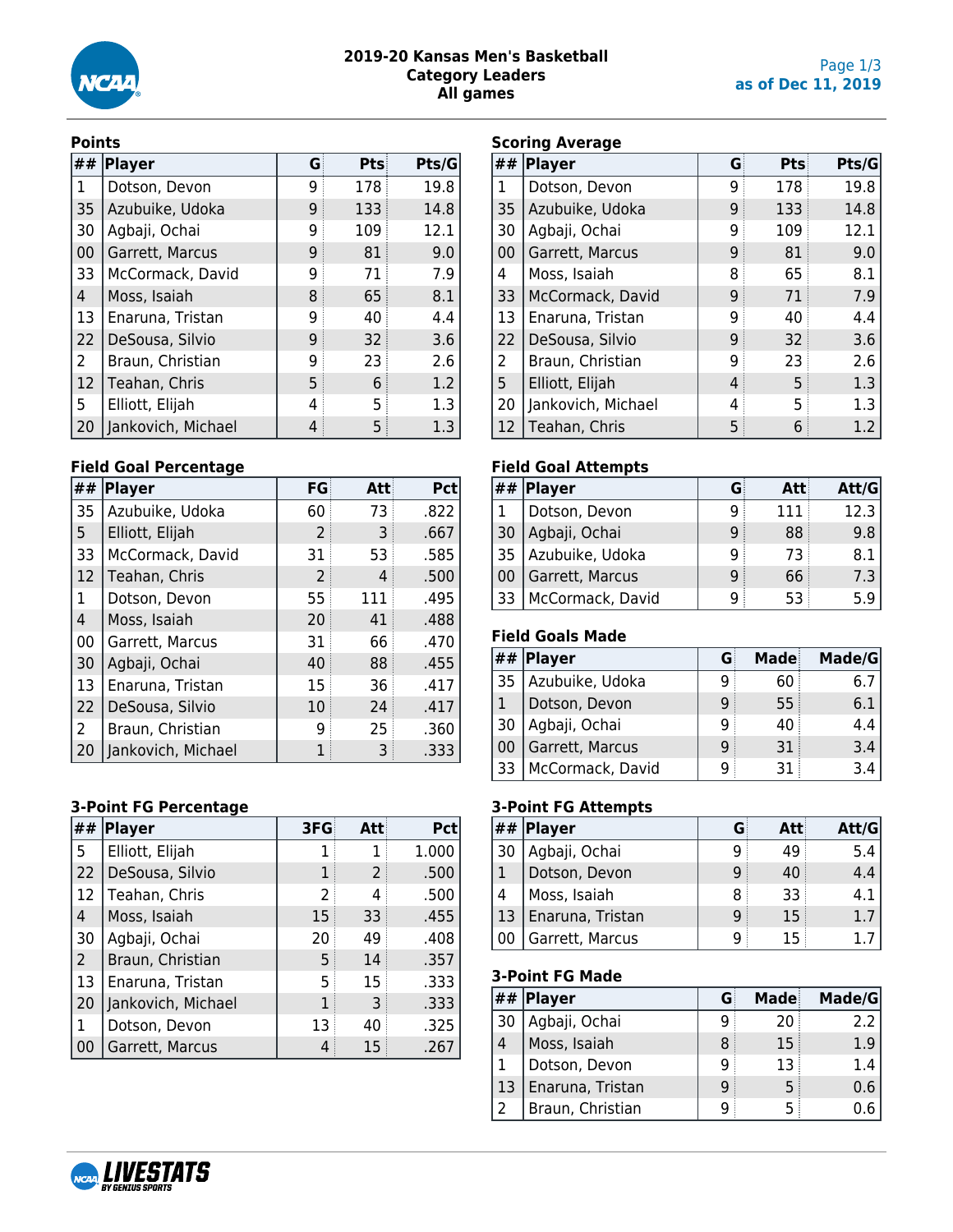

### **Free Throw Percentage**

| ## | Player             | Made | Att | <b>Pct</b> |
|----|--------------------|------|-----|------------|
| 20 | Jankovich, Michael | 2    | 2   | 1.000      |
| 4  | Moss, Isaiah       | 10   | 11  | .909       |
| 1  | Dotson, Devon      | 55   | 64  | .859       |
| 30 | Agbaji, Ochai      | 9    | 12  | .750       |
| 13 | Enaruna, Tristan   | 5    | 8   | .625       |
| 00 | Garrett, Marcus    | 15   | 24  | .625       |
| 22 | DeSousa, Silvio    | 11   | 19  | .579       |
| 33 | McCormack, David   | 9    | 16  | .563       |
| 35 | Azubuike, Udoka    | 13   | 35  | .371       |

# **Free Throw Attempts**

| ## | <b>Player</b>    |   | Att | Att/G |
|----|------------------|---|-----|-------|
|    | Dotson, Devon    |   | 64  |       |
| 35 | Azubuike, Udoka  | q | 35  | 3.9   |
| 00 | Garrett, Marcus  | q | 24  | 2.7   |
| 22 | DeSousa, Silvio  | q | 19  | 2.1   |
| 33 | McCormack, David |   | 16  |       |

#### **Free Throws Made**

|     | ##  Player      |   | Made | Made/G |
|-----|-----------------|---|------|--------|
|     | Dotson, Devon   | q | 55:  | ნ.:    |
| -00 | Garrett, Marcus | q | 15   | 1.7    |
| 35  | Azubuike, Udoka | 9 | 13   | 1.4    |
| 22  | DeSousa, Silvio | 9 | 11   | 1.2    |
|     | Moss, Isaiah    | 8 | 10   | 1.3    |

|            | <b>Rebounds</b>  |   |     |       |  |
|------------|------------------|---|-----|-------|--|
|            | $##$ Player      | G | Reb | Reb/G |  |
| 35         | Azubuike, Udoka  | q | 76  | 8.4   |  |
| $\vert$ 30 | Agbaji, Ochai    | 9 | 47  | 5.2   |  |
| 33         | McCormack, David | q | 43  | 4.8   |  |
| 00         | Garrett, Marcus  | 9 | 39  | 4.3   |  |
|            | Dotson, Devon    | q | 35  | 3.9   |  |

### **Rebounds Average**

|      | $##$ Player      |   | Reb | Reb/G |
|------|------------------|---|-----|-------|
| 35 ا | Azubuike, Udoka  | q | 76  | 8.4   |
| 30   | Agbaji, Ochai    | q | 47  | 5.2   |
| 33   | McCormack, David | q | 43  | 4.8   |
| 00   | Garrett, Marcus  | q | 39  | 4.3   |
|      | Dotson, Devon    |   | 35  | 3.9   |

### **Offensive Rebounds**

| ##              | Player           | G | OReb | OReb/G |
|-----------------|------------------|---|------|--------|
| 35              | Azubuike, Udoka  | g | 22   | 2.4    |
| 33              | McCormack, David | 9 | 13   | 1.4    |
| 22 <sup>2</sup> | DeSousa, Silvio  | q | 13   | 1.4    |
| -30             | Agbaji, Ochai    | 9 | 12   | 1.3    |
|                 | Dotson, Devon    | q |      |        |

### **Defensive Rebounds**

|     | $##$ Player      | G | <b>DReb</b> | DReb/G |
|-----|------------------|---|-------------|--------|
| 35  | Azubuike, Udoka  | q | 54          | 6.0    |
| -30 | Agbaji, Ochai    | 9 | 35          | 3.9    |
| -00 | Garrett, Marcus  | 9 | 34          | 3.8    |
| 33  | McCormack, David | 9 | 30          | 3.3    |
|     | Dotson, Devon    | q | 28          | 3.1    |

# **Assists**

|                 | $#H$ Player      |   | Ast | $\textsf{Ast}/\textsf{G}$ |
|-----------------|------------------|---|-----|---------------------------|
|                 | Dotson, Devon    | q | 45  | 5.0                       |
| $\overline{00}$ | Garrett, Marcus  | g | 41  | 4.6                       |
| 30              | Agbaji, Ochai    | q | 23  | 2.6                       |
| 13              | Enaruna, Tristan | q | 13  | 1.4                       |
| 35              | Azubuike, Udoka  | q | 10  |                           |

|              | <b>Steals</b>    |   |            |       |
|--------------|------------------|---|------------|-------|
| ##           | Player           | G | <b>Stl</b> | Stl/G |
| $\mathbf{1}$ | Dotson, Devon    | q | 19         | 2.1   |
| 00           | Garrett, Marcus  | q | 18         | 2.0   |
| 30           | Agbaji, Ochai    | q | 14         | 1.6   |
| 35           | Azubuike, Udoka  | q | 8          | 0.9   |
| 13           | Enaruna, Tristan |   |            |       |

### **Blocked Shots**

|    | $\left  \# \# \right $ Player |   | <b>BIK</b> | <b>Blk/G</b> |
|----|-------------------------------|---|------------|--------------|
| 35 | Azubuike, Udoka               |   |            | 1 Q          |
| 13 | Enaruna, Tristan              | g |            |              |
| 22 | DeSousa, Silvio               |   | 5          | 0.6          |
| 33 | McCormack, David              | q |            | 0.3          |
|    | Garrett, Marcus               |   |            |              |

### **Minutes**

| ##   | Player          | G | Min | Min/G |
|------|-----------------|---|-----|-------|
| . 1. | Dotson, Devon   | g | 319 | 35:27 |
| 30   | Agbaji, Ochai   | 9 | 301 | 33:26 |
| 00   | Garrett, Marcus | q | 274 | 30:28 |
| 35   | Azubuike, Udoka | 9 | 241 | 26:47 |
| 4    | Moss, Isaiah    | 8 | 184 | 23:04 |

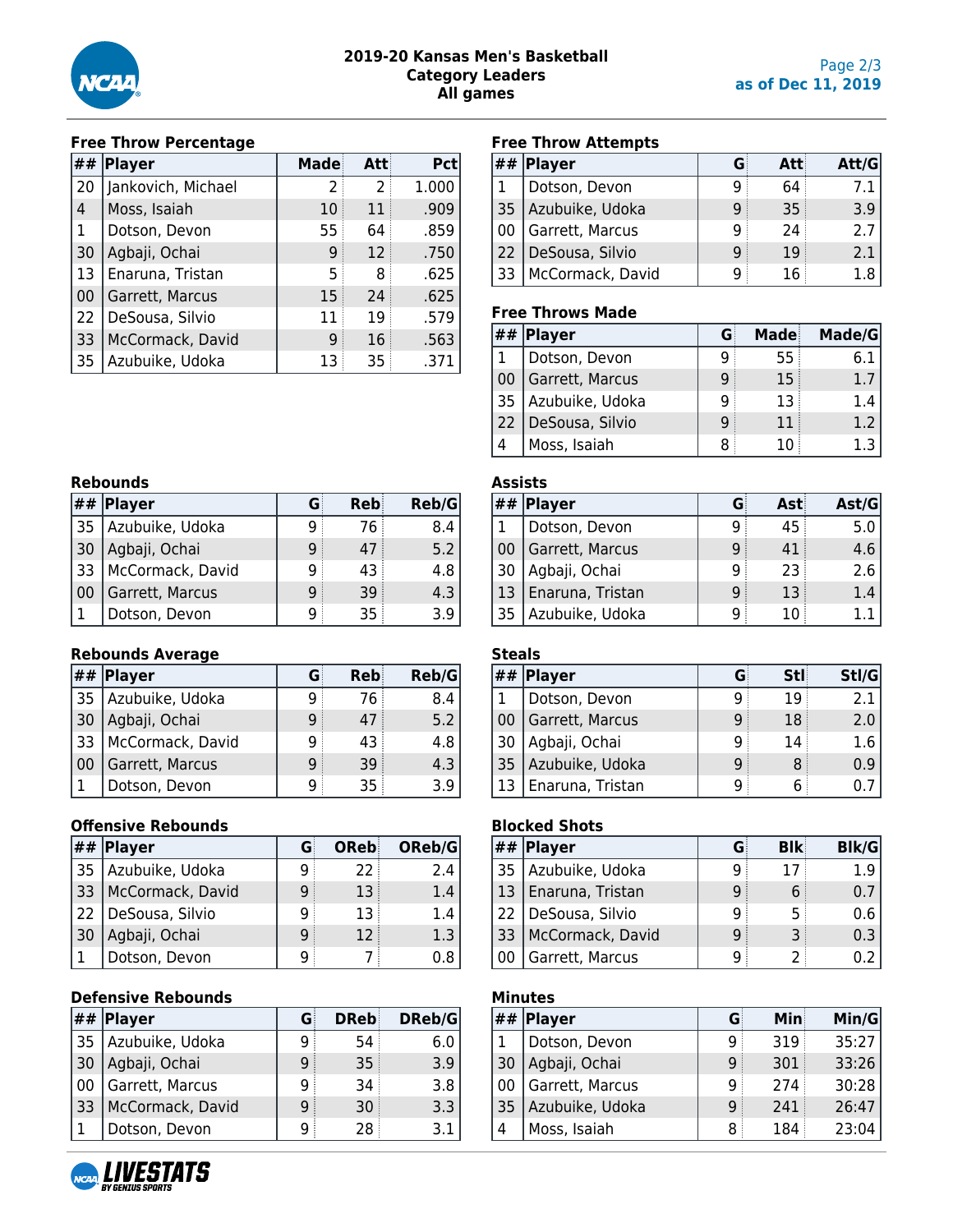

### **2019-20 Kansas Men's Basketball Category Leaders All games**

#### **Fouls**

|              | $\left  \# \# \right $ Player |   | РF | PF/G |
|--------------|-------------------------------|---|----|------|
| l 00         | Garrett, Marcus               | g | 26 | 2.9  |
| 35           | Azubuike, Udoka               | q | 20 | 2.2  |
| 30           | Agbaji, Ochai                 | q | 19 | 2.1  |
| $ 22\rangle$ | DeSousa, Silvio               | g | 18 | 2.0  |
|              | Dotson, Devon                 | a |    |      |

| <b>Turnovers</b> |  |
|------------------|--|

|      | , umovci 5       |    |           |      |
|------|------------------|----|-----------|------|
| ##   | <b>Player</b>    | G: | <b>TO</b> | TO/G |
|      | Dotson, Devon    |    | 26        | 2.9  |
| 30   | Agbaji, Ochai    | q  | 20        | 2.2  |
| 35 ، | Azubuike, Udoka  | q  | 18        | 2.0  |
| -00  | Garrett, Marcus  | q  | 15        | 1.7  |
| -13  | Enaruna, Tristan |    | 14        |      |

### **Foul Outs**

| $##$ Player          |  |
|----------------------|--|
| 35   Azubuike, Udoka |  |

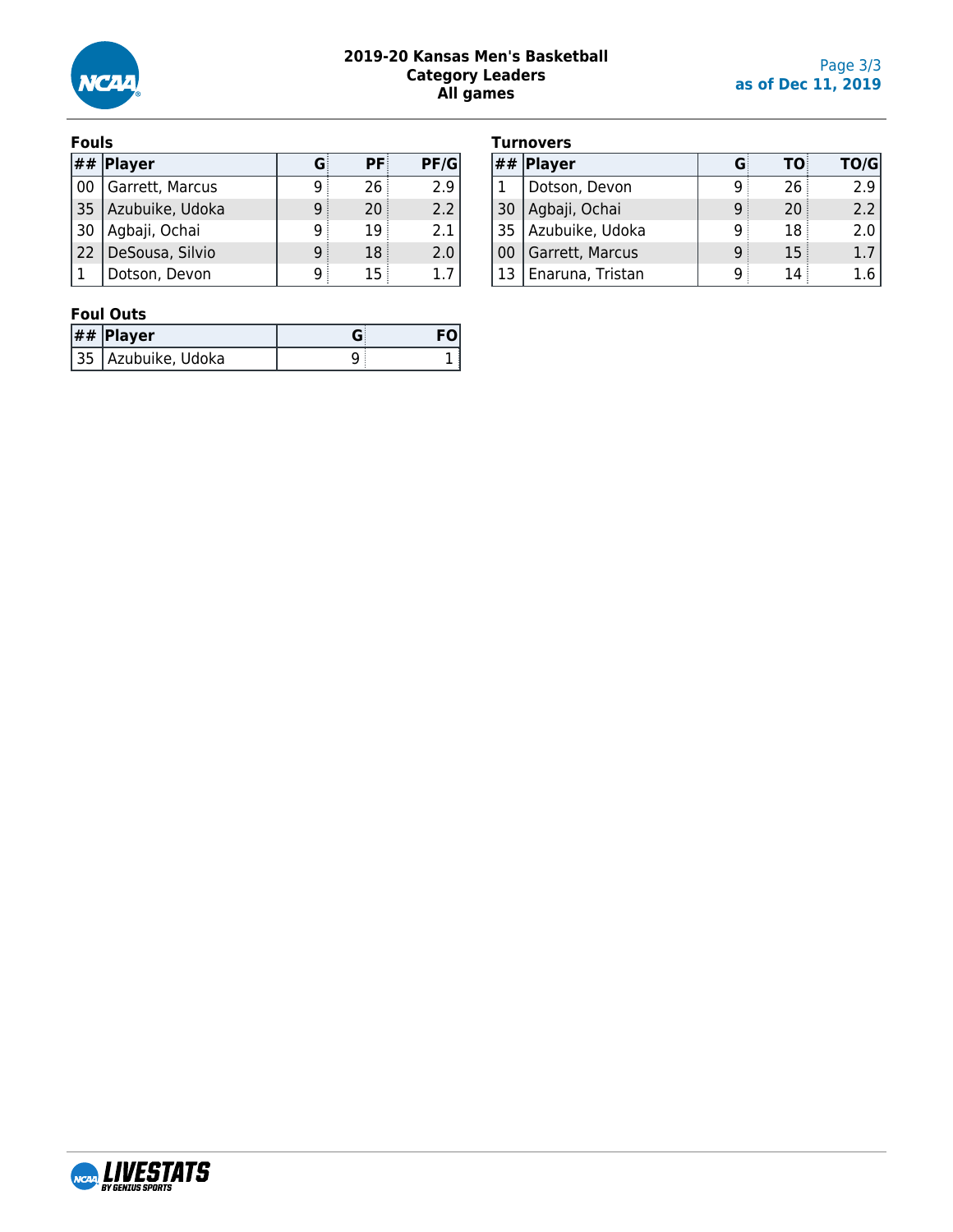

# **Kansas - Game Highs**

| <b>POINTS</b>                | 112               |           | Monmouth (11/15/2019)         |
|------------------------------|-------------------|-----------|-------------------------------|
|                              | 95                |           | Milwaukee (12/10/2019)        |
|                              | 93                |           | vs Chaminade (N) (11/25/2019) |
|                              | 90                |           | vs Dayton (N) (11/27/2019)    |
|                              | 75                |           | ETSU (11/19/2019)             |
| <b>FIELD GOALS MADE</b>      | 38                |           | vs Chaminade (N) (11/25/2019) |
|                              | 37                |           | Monmouth (11/15/2019)         |
| <b>FIELD GOAL ATTEMPTS</b>   | 69                |           | vs Chaminade (N) (11/25/2019) |
|                              | 66                |           | Monmouth (11/15/2019)         |
| <b>FIELD GOAL PERCENTAGE</b> | .561:             | $(37-66)$ | Monmouth (11/15/2019)         |
|                              | .559              | $(33-59)$ | vs Dayton (N) (11/27/2019)    |
| <b>3 PT FG MADE</b>          | 14                |           | Monmouth (11/15/2019)         |
|                              | $12 \overline{ }$ |           | Milwaukee (12/10/2019)        |
|                              | $12 \overline{ }$ |           | vs Chaminade (N) (11/25/2019) |
| <b>3 PT FG ATTEMPTS</b>      | 30                |           | Monmouth (11/15/2019)         |
|                              | 29                |           | vs Chaminade (N) (11/25/2019) |
| <b>3 PT FG PERCENTAGE</b>    | .467 :            | $(14-30)$ | Monmouth (11/15/2019)         |
|                              | .462              | $(6-13)$  | Colorado (12/07/2019)         |
| <b>FREE THROWS MADE</b>      | 24                |           | Monmouth (11/15/2019)         |
|                              | 20                |           | vs Dayton (N) (11/27/2019)    |
| <b>FREE THROW ATTEMPTS</b>   | 31                |           | Monmouth (11/15/2019)         |
|                              | 28                |           | vs Dayton (N) (11/27/2019)    |
| <b>FREE THROW PERCENTAGE</b> | .778              | $(14-18)$ | ETSU (11/19/2019)             |
|                              | .774 i            | $(24-31)$ | Monmouth (11/15/2019)         |
| <b>REBOUNDS</b>              | 45                |           | Milwaukee (12/10/2019)        |
|                              | 43                |           | Monmouth (11/15/2019)         |
| <b>ASSISTS</b>               | 23                |           | Milwaukee (12/10/2019)        |
|                              | 22                |           | Monmouth (11/15/2019)         |
| <b>STEALS</b>                | 14                |           | ETSU (11/19/2019)             |
|                              | 11                |           | vs Chaminade (N) (11/25/2019) |
|                              | 11                |           | Monmouth (11/15/2019)         |
|                              | 11                |           | vs Duke (N) (11/05/2019)      |
| <b>BLOCKED SHOTS</b>         | 8                 |           | ETSU (11/19/2019)             |
|                              | 5                 |           | vs Dayton (N) (11/27/2019)    |
|                              | 5                 |           | Monmouth (11/15/2019)         |
|                              | 5                 |           | vs Duke (N) (11/05/2019)      |
| <b>TURNOVERS</b>             | 28                |           | vs Duke (N) (11/05/2019)      |
|                              | 21                |           | Colorado (12/07/2019)         |
| <b>FOULS</b>                 | 20                |           | vs Dayton (N) (11/27/2019)    |
|                              | $20\,$            |           | Monmouth (11/15/2019)         |
|                              | 20                |           | vs Duke (N) (11/05/2019)      |

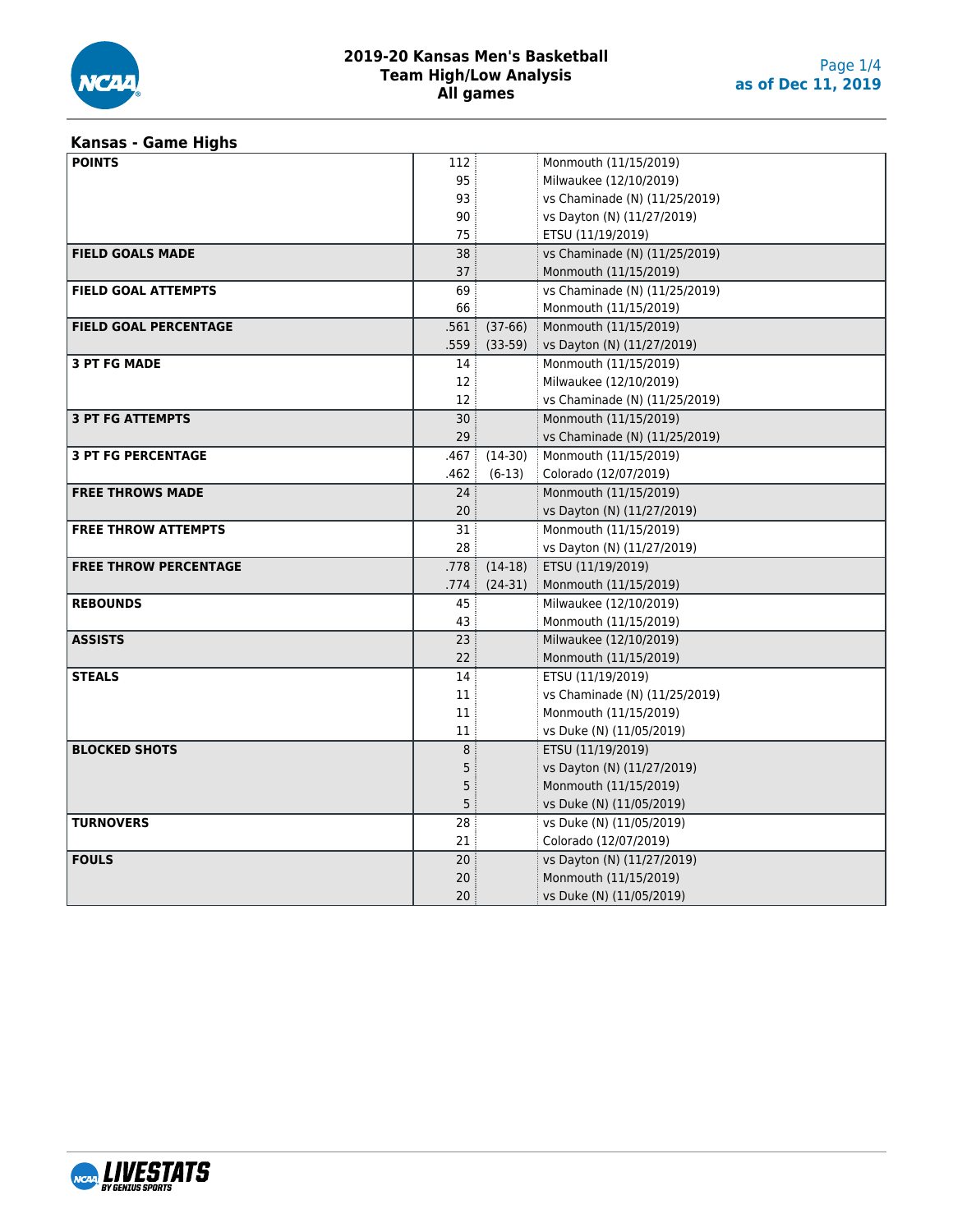

# **Opponent - Game Highs**

| <b>POINTS</b>                | 84              |                | vs Dayton (N) (11/27/2019)    |
|------------------------------|-----------------|----------------|-------------------------------|
|                              | 68              |                | Milwaukee (12/10/2019)        |
|                              | 68              |                | vs Duke (N) (11/05/2019)      |
|                              | 63              |                | vs Chaminade (N) (11/25/2019) |
|                              | 63              |                | ETSU (11/19/2019)             |
| <b>FIELD GOALS MADE</b>      | 27              |                | vs Dayton (N) (11/27/2019)    |
|                              | 24              |                | Milwaukee (12/10/2019)        |
|                              | 24              |                | UNC Greensboro (11/08/2019)   |
| <b>FIELD GOAL ATTEMPTS</b>   | 66              |                | Milwaukee (12/10/2019)        |
|                              | 64              |                | vs Duke (N) (11/05/2019)      |
| <b>FIELD GOAL PERCENTAGE</b> | .460            | $(23-50)$      | vs Chaminade (N) (11/25/2019) |
|                              | .435            | $(27-62)$      | vs Dayton (N) (11/27/2019)    |
| <b>3 PT FG MADE</b>          | 16              |                | vs Dayton (N) (11/27/2019)    |
|                              | 9               |                | vs BYU (N) (11/26/2019)       |
|                              | 9               |                | ETSU (11/19/2019)             |
| <b>3 PT FG ATTEMPTS</b>      | 35              |                | Milwaukee (12/10/2019)        |
|                              | 34              |                | Colorado (12/07/2019)         |
| <b>3 PT FG PERCENTAGE</b>    |                 | $.485$ (16-33) | vs Dayton (N) (11/27/2019)    |
|                              | .333            | $(8-24)$       | vs Duke (N) (11/05/2019)      |
|                              | .333            | $(7-21)$       | vs Chaminade (N) (11/25/2019) |
| <b>FREE THROWS MADE</b>      | 17:             |                | Monmouth (11/15/2019)         |
|                              | 15 <sup>5</sup> |                | Colorado (12/07/2019)         |
| <b>FREE THROW ATTEMPTS</b>   | 23              |                | Monmouth (11/15/2019)         |
|                              | 23              |                | vs Duke (N) (11/05/2019)      |
| <b>FREE THROW PERCENTAGE</b> | .867            | $(13-15)$      | Milwaukee (12/10/2019)        |
|                              | .750            | $(3-4)$        | vs BYU (N) (11/26/2019)       |
| <b>REBOUNDS</b>              | 36              |                | Colorado (12/07/2019)         |
|                              | 35              |                | UNC Greensboro (11/08/2019)   |
| <b>ASSISTS</b>               | 19              |                | vs Dayton (N) (11/27/2019)    |
|                              | 14              |                | vs BYU (N) (11/26/2019)       |
| <b>STEALS</b>                | 11              |                | Colorado (12/07/2019)         |
|                              | 11              |                | ETSU (11/19/2019)             |
|                              | 11              |                | vs Duke (N) (11/05/2019)      |
| <b>BLOCKED SHOTS</b>         | 5 <sup>3</sup>  |                | vs Dayton (N) (11/27/2019)    |
|                              | 4               |                | ETSU (11/19/2019)             |
| <b>TURNOVERS</b>             | 27              |                | vs Chaminade (N) (11/25/2019) |
|                              | 20              |                | vs BYU (N) (11/26/2019)       |
| <b>FOULS</b>                 | 25              |                | vs Dayton (N) (11/27/2019)    |
|                              | 24              |                | Monmouth (11/15/2019)         |

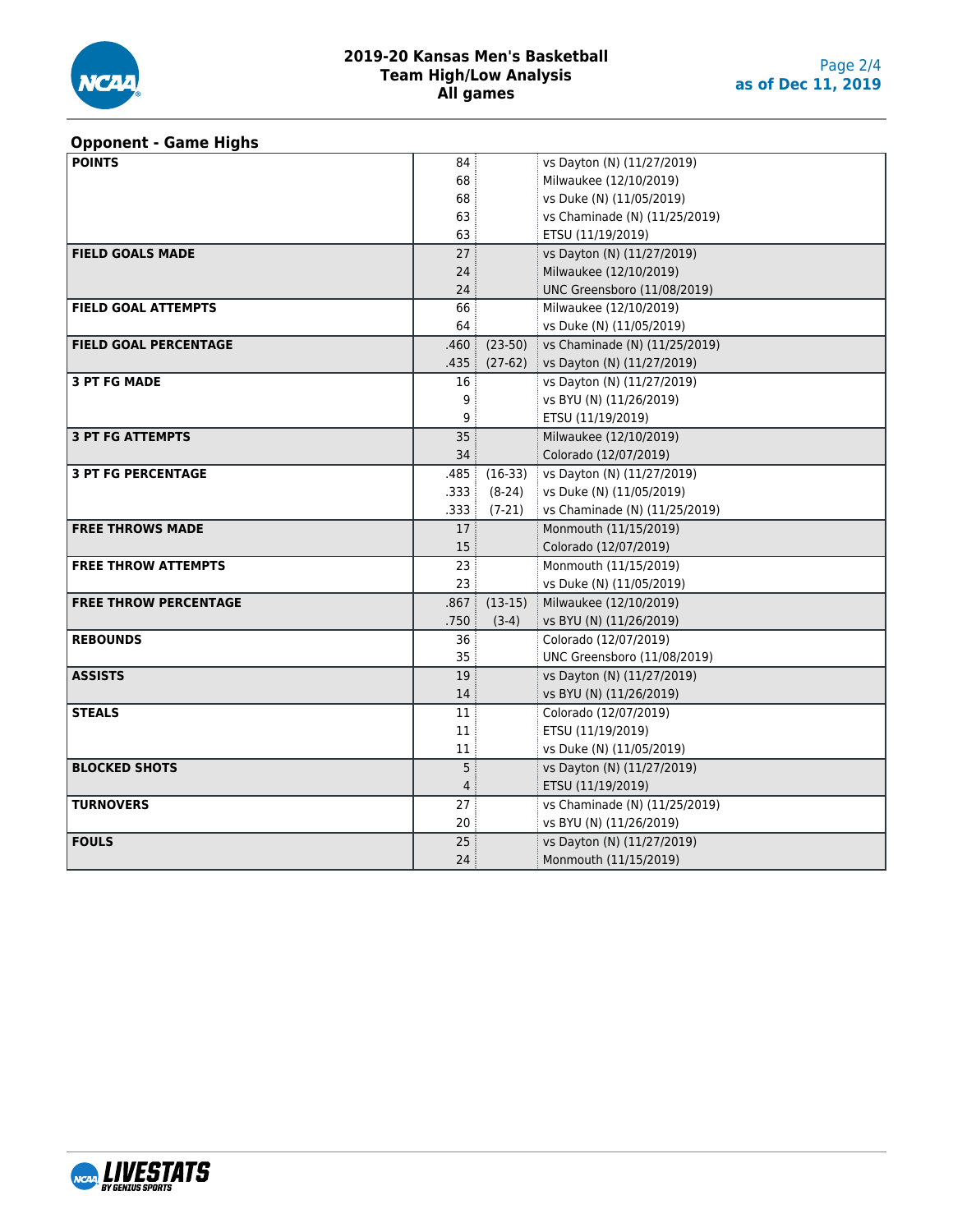

### **Kansas - Game Lows**

| <b>POINTS</b>                | 66               |           | vs Duke (N) (11/05/2019)      |
|------------------------------|------------------|-----------|-------------------------------|
|                              | 71               |           | vs BYU (N) (11/26/2019)       |
|                              | 72               |           | Colorado (12/07/2019)         |
|                              | 74               |           | UNC Greensboro (11/08/2019)   |
|                              | 75               |           | ETSU (11/19/2019)             |
| <b>FIELD GOALS MADE</b>      | 23               |           | vs Duke (N) (11/05/2019)      |
|                              | 27               |           | Colorado (12/07/2019)         |
|                              | 27               |           | UNC Greensboro (11/08/2019)   |
| <b>FIELD GOAL ATTEMPTS</b>   | 50               |           | vs Duke (N) (11/05/2019)      |
|                              | 51               |           | Colorado (12/07/2019)         |
| <b>FIELD GOAL PERCENTAGE</b> | .458:            | $(27-59)$ | UNC Greensboro (11/08/2019)   |
|                              | .460:            | $(23-50)$ | vs Duke (N) (11/05/2019)      |
| <b>3 PT FG MADE</b>          | $\mathbf{1}$     |           | ETSU (11/19/2019)             |
|                              | 4                |           | vs Dayton (N) (11/27/2019)    |
|                              | 4                |           | vs BYU (N) (11/26/2019)       |
|                              | 4                |           | vs Duke (N) (11/05/2019)      |
| <b>3 PT FG ATTEMPTS</b>      | 9 <sup>1</sup>   |           | vs Duke (N) (11/05/2019)      |
|                              | 11               |           | vs Dayton (N) (11/27/2019)    |
| <b>3 PT FG PERCENTAGE</b>    | .071             | $(1-14)$  | ETSU (11/19/2019)             |
|                              | .222             | $(4-18)$  | vs BYU (N) (11/26/2019)       |
| <b>FREE THROWS MADE</b>      | 5 <sup>1</sup>   |           | vs Chaminade (N) (11/25/2019) |
|                              | 9                |           | vs BYU (N) (11/26/2019)       |
| <b>FREE THROW ATTEMPTS</b>   | 11               |           | vs Chaminade (N) (11/25/2019) |
|                              | 15 <sub>15</sub> |           | vs BYU (N) (11/26/2019)       |
| <b>FREE THROW PERCENTAGE</b> | .455             | $(5-11)$  | vs Chaminade (N) (11/25/2019) |
|                              | .526             | $(10-19)$ | UNC Greensboro (11/08/2019)   |
| <b>REBOUNDS</b>              | 32 <sup>°</sup>  |           | ETSU (11/19/2019)             |
|                              | 33               |           | vs Chaminade (N) (11/25/2019) |
| <b>ASSISTS</b>               | 12               |           | vs Dayton (N) (11/27/2019)    |
|                              | 13               |           | vs Duke (N) (11/05/2019)      |
| <b>STEALS</b>                | 5 <sup>3</sup>   |           | Milwaukee (12/10/2019)        |
|                              | 5 <sup>1</sup>   |           | UNC Greensboro (11/08/2019)   |
| <b>BLOCKED SHOTS</b>         | 1 <sup>3</sup>   |           | vs BYU (N) (11/26/2019)       |
|                              | 2 <sup>3</sup>   |           | UNC Greensboro (11/08/2019)   |
| <b>TURNOVERS</b>             | 7:               |           | Monmouth (11/15/2019)         |
|                              | $10\,$           |           | UNC Greensboro (11/08/2019)   |
| <b>FOULS</b>                 | 10 <sup>°</sup>  |           | vs BYU (N) (11/26/2019)       |
|                              | 12 <sup>2</sup>  |           | UNC Greensboro (11/08/2019)   |

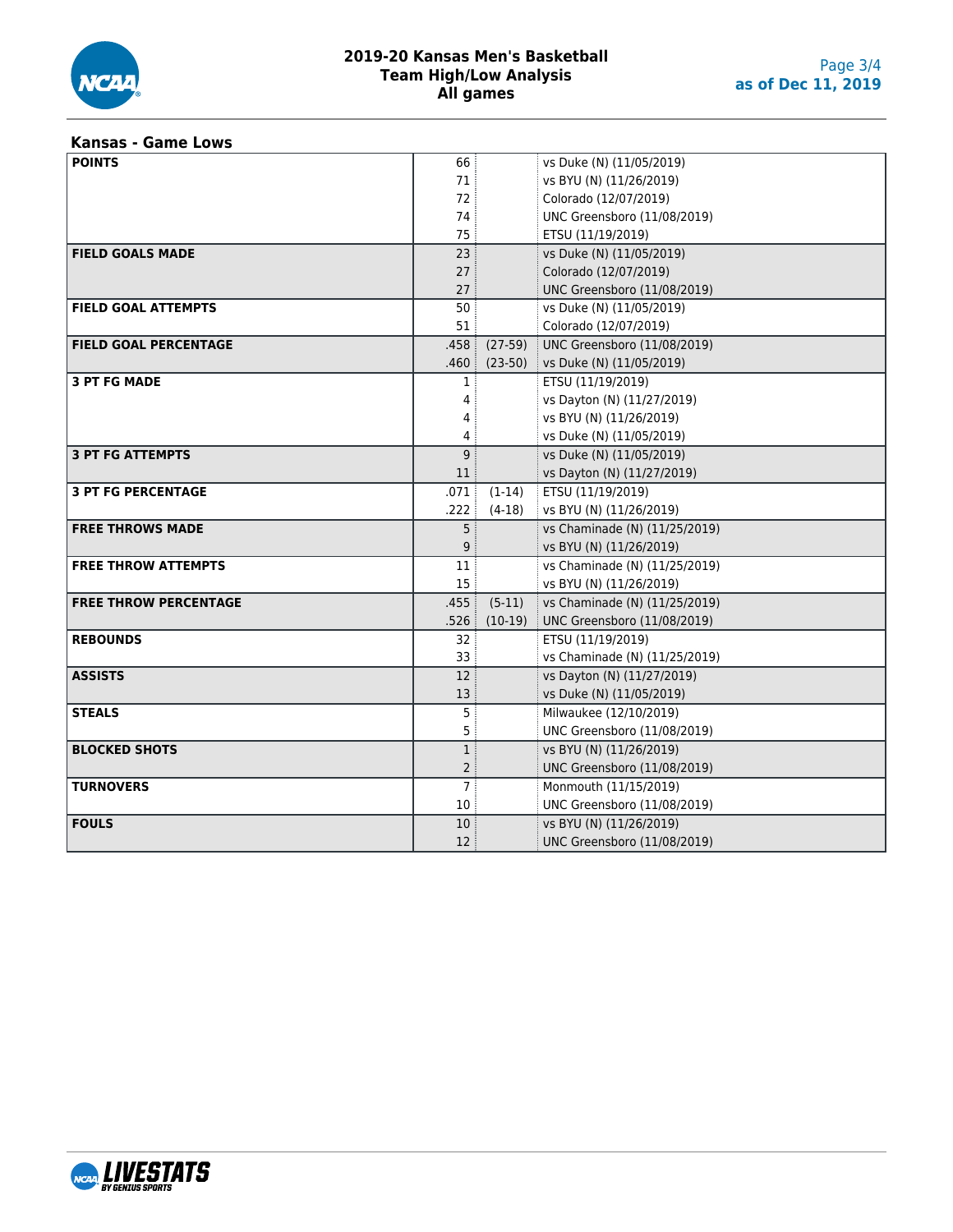

#### **Opponent - Game Lows**

| <b>POINTS</b>                | 56              |           | vs BYU (N) (11/26/2019)       |
|------------------------------|-----------------|-----------|-------------------------------|
|                              | 57              |           | Monmouth (11/15/2019)         |
|                              | 58              |           | Colorado (12/07/2019)         |
|                              | 62              |           | UNC Greensboro (11/08/2019)   |
|                              | 63              |           | vs Chaminade (N) (11/25/2019) |
|                              | 63              |           | ETSU (11/19/2019)             |
| <b>FIELD GOALS MADE</b>      | 18              |           | Colorado (12/07/2019)         |
|                              | 18              |           | Monmouth (11/15/2019)         |
| <b>FIELD GOAL ATTEMPTS</b>   | 50 <sup>3</sup> |           | vs Chaminade (N) (11/25/2019) |
|                              | 54              |           | vs BYU (N) (11/26/2019)       |
| <b>FIELD GOAL PERCENTAGE</b> | .300:           | $(18-60)$ | Colorado (12/07/2019)         |
|                              | .300:           | $(18-60)$ | Monmouth (11/15/2019)         |
| <b>3 PT FG MADE</b>          | 4               |           | Monmouth (11/15/2019)         |
|                              | 7 <sup>1</sup>  |           | Milwaukee (12/10/2019)        |
|                              | 7               |           | Colorado (12/07/2019)         |
|                              | 7 <sup>1</sup>  |           | vs Chaminade (N) (11/25/2019) |
| <b>3 PT FG ATTEMPTS</b>      | 21              |           | vs Chaminade (N) (11/25/2019) |
|                              | 22              |           | Monmouth (11/15/2019)         |
| <b>3 PT FG PERCENTAGE</b>    | .182:           | $(4-22)$  | Monmouth (11/15/2019)         |
|                              | : 200.          | $(7-35)$  | Milwaukee (12/10/2019)        |
| <b>FREE THROWS MADE</b>      | 3 <sup>3</sup>  |           | vs BYU (N) (11/26/2019)       |
|                              | 6               |           | UNC Greensboro (11/08/2019)   |
| <b>FREE THROW ATTEMPTS</b>   | $\overline{4}$  |           | vs BYU (N) (11/26/2019)       |
|                              | 13              |           | UNC Greensboro (11/08/2019)   |
| <b>FREE THROW PERCENTAGE</b> | .462            | $(6-13)$  | UNC Greensboro (11/08/2019)   |
|                              | .533            | $(8-15)$  | ETSU (11/19/2019)             |
| <b>REBOUNDS</b>              | 27:             |           | Milwaukee (12/10/2019)        |
|                              | 28              |           | vs Chaminade (N) (11/25/2019) |
| <b>ASSISTS</b>               | 7 <sup>1</sup>  |           | Colorado (12/07/2019)         |
|                              | 10 <sup>°</sup> |           | Monmouth (11/15/2019)         |
| <b>STEALS</b>                | 3 <sup>3</sup>  |           | Milwaukee (12/10/2019)        |
|                              | 4               |           | Monmouth (11/15/2019)         |
| <b>BLOCKED SHOTS</b>         | $\mathbf{0}$    |           | Colorado (12/07/2019)         |
|                              | 0               |           | vs Chaminade (N) (11/25/2019) |
| <b>TURNOVERS</b>             | 8               |           | Milwaukee (12/10/2019)        |
|                              | 9 <sup>1</sup>  |           | UNC Greensboro (11/08/2019)   |
| <b>FOULS</b>                 | 14              |           | vs Chaminade (N) (11/25/2019) |
|                              | 15              |           | Colorado (12/07/2019)         |

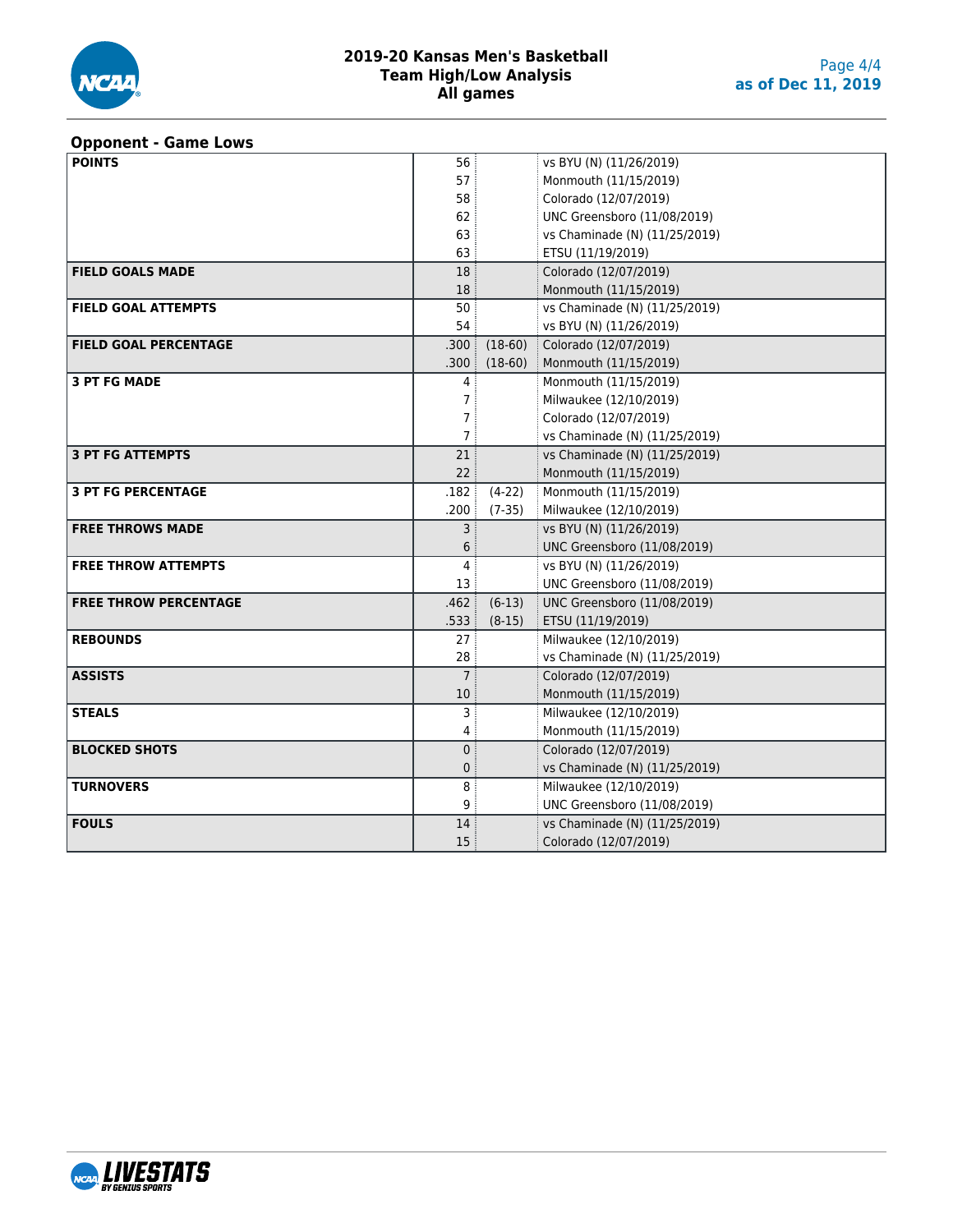

# **#00 GARRETT, Marcus**

|                       |                | <b>3-Pointers</b><br><b>Total</b> |            | <b>Free throws</b> | <b>Rebounds</b> |             |       |                   |      |                |                              |                 |     |                |     |          |                      |                 |                 |                       |
|-----------------------|----------------|-----------------------------------|------------|--------------------|-----------------|-------------|-------|-------------------|------|----------------|------------------------------|-----------------|-----|----------------|-----|----------|----------------------|-----------------|-----------------|-----------------------|
| Opponent              | Date           | GS                                | <b>MIN</b> | <b>FG-FGA</b>      |                 | PCT3FG-3FGA |       | <b>PCT FT-FTA</b> |      |                | <b>PCTOFF DEF TOT AVG PF</b> |                 |     |                |     |          |                      |                 |                 | A T/O BLK STL PTS AVG |
| vs Duke               | 11/05/2019     |                                   | 35:51      | $5 - 13$           | .385            | $0 - 0$     | 000   | 2-4               | 500  |                |                              | 5:              | 5.0 |                | 5 : |          |                      |                 |                 | 12 12.0               |
| <b>UNC Greensboro</b> | 11/08/2019     |                                   | 37:13      | $4 - 8$            | .500            | $2 - 4$     | .500  | $0 - 2$           | .000 |                | 3 <sup>1</sup>               | 4:              | 4.5 | 4              | 5 : |          | 0                    |                 |                 | 10 11.0               |
| Monmouth              | 11/15/2019     |                                   | 26:40      | 1-4                | 250             | $0 - 1$     | .000  | $0 - 0$           | .000 | 0              | 4                            | 4               | 4.3 | 0              |     |          |                      |                 |                 | 8.0                   |
| ETSU                  | 11/19/2019     |                                   | 34:48      | $4-6$              | .667            | $0 - 2$     | .000  | $5 - 6$           | .833 |                | 5:                           | 6 <sup>1</sup>  | 4.8 | 3              | 3 : |          | $\mathbf{0}$         | 3               | 13 <sup>1</sup> | 9.3                   |
| vs Chaminade          | 11/25/2019     |                                   | 27:54      | 3-6                | 500             | $0 - 1$     | 000   | 2-4               | .500 | $0^{\circ}$    | $\overline{4}$               | $\overline{4}$  | 4.6 |                |     | 0 :      | $\mathbf{0}$         | $4^{\circ}$     | 8               | 9.0                   |
| vs BYU                | $11/26/2019$ * |                                   | 25:14      | $3 - 5$            | .600            | $1-3$       | 333.  | $0 - 0$           | .000 | 0              | 6                            | 6 <sup>1</sup>  | 4.8 | 3              | 3:  |          | $\mathbf{0}$         |                 |                 | 8.7                   |
| vs Dayton             | 11/27/2019     |                                   | 29:14      | $6 - 10$           | .600            | $1 - 1$     | 1.000 | $5 - 6$           | .833 |                | 6                            |                 | 5.1 | $\mathbf{4}$   |     | 0        | 0                    | 0 <sup>1</sup>  | 18              | 10.0                  |
| Colorado              | 12/07/2019     |                                   | 29:12      | $2 - 7$            | .286            | $0-0$       | .000  | $0 - 0$           | .000 |                |                              | 2 <sup>1</sup>  | 4.8 | $\overline{4}$ | 6:  |          | 0:                   | 4               | 4:              | 9.3                   |
| Milwaukee             | 12/10/2019     |                                   | 28:10      | $3-7$              | .429            | $0 - 3$     | .000  | $1-2$             | .500 | 0              |                              |                 | 4.3 | $4^+$          |     |          |                      |                 |                 | 9.0                   |
| <b>Totals</b>         |                |                                   | 9:274:16   | 31-66              | .470            | $4 - 15$    | .267  | $15 - 24$         | .625 | 5 <sup>1</sup> | 34 <sup>1</sup>              | 39 <sup>1</sup> | 4.3 |                |     | 26 41 15 | $\mathbf{P}^{\perp}$ | 18 <sup>1</sup> | 81              | 9.0                   |

| Games<br><b>Plaved</b> | Minutes/<br>aame | Points/<br>aame | <b>FG Pct</b> | 3FG<br><b>Pct</b> | Pct                   | Rebounds/<br>aame | Assists/<br>aame | Turnovers/<br>aame | <b>Assist/Turnover</b><br>ratio | Steals/<br>aame      | <b>Blocks/</b><br>aame |
|------------------------|------------------|-----------------|---------------|-------------------|-----------------------|-------------------|------------------|--------------------|---------------------------------|----------------------|------------------------|
|                        | 30.5             | 9.0             | 4             | 26.7              | $\sim$ $\sim$<br>כ.∠ס | ن.                | 4.b              | . .                | <u>. . 1</u>                    | $\sim$ $\sim$<br>z.u | v.z                    |

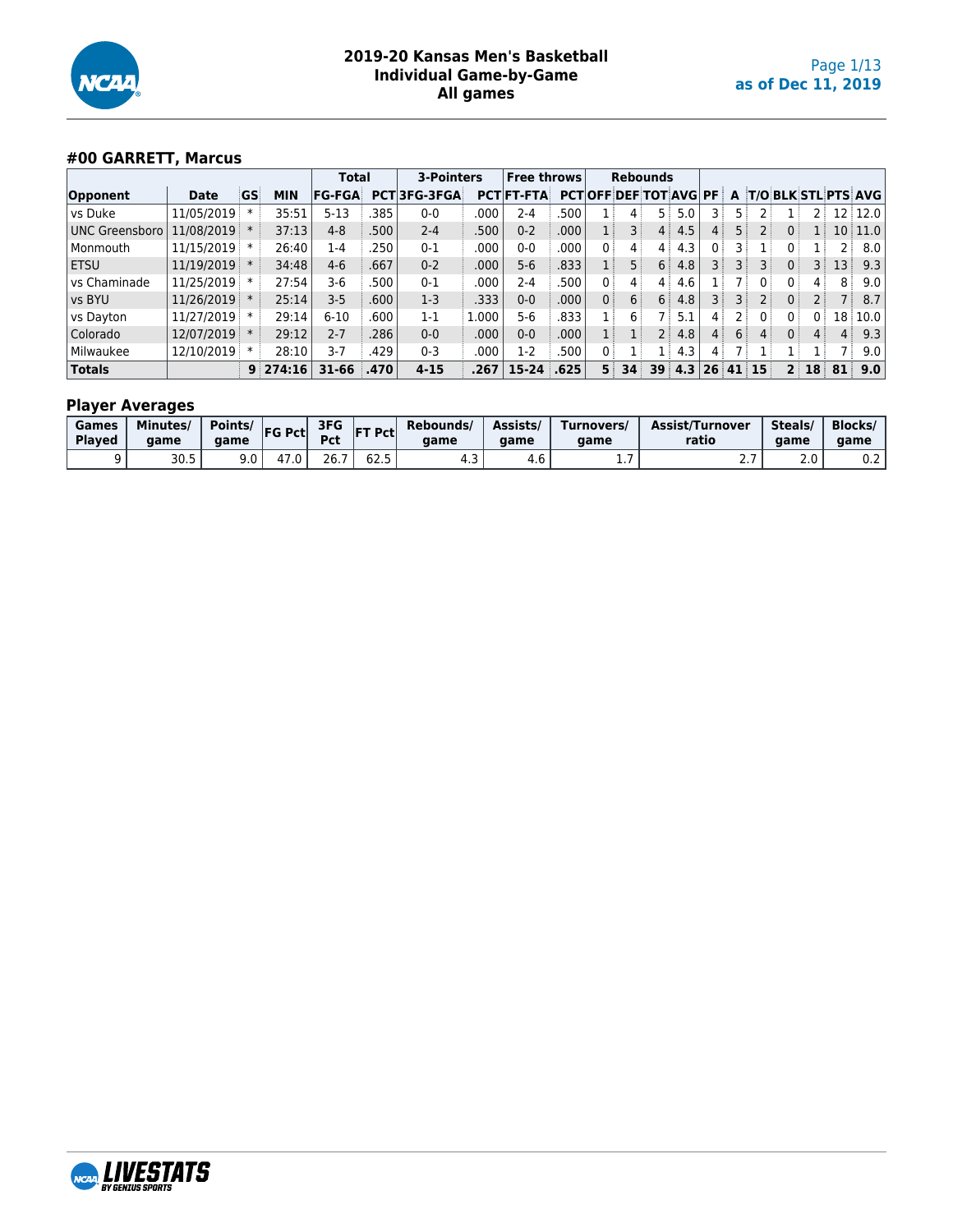

# **#1 DOTSON, Devon**

|                       |                | <b>Total</b> |                               | 3-Pointers    |      | <b>Free throws</b> |      | <b>Rebounds</b>   |       |                                |                 |         |             |                |                |       |                |                 |                            |
|-----------------------|----------------|--------------|-------------------------------|---------------|------|--------------------|------|-------------------|-------|--------------------------------|-----------------|---------|-------------|----------------|----------------|-------|----------------|-----------------|----------------------------|
| Opponent              | Date           | GS           | <b>MIN</b>                    | <b>FG-FGA</b> |      | PCT3FG-3FGA        |      | <b>PCTIFT-FTA</b> |       | <b>PCTIOFF DEF TOT AVGI PF</b> |                 |         |             |                | A              |       |                |                 | <b>T/O BLK STL PTS AVG</b> |
| vs Duke               | 11/05/2019     |              | 38:12                         | $5-9$         | 556  | $1-4$              | 250  | $6 - 8$           | 750   |                                |                 |         | 2.0         |                |                | 6     |                | 17              | 17.0                       |
| <b>UNC Greensboro</b> | 11/08/2019     |              | 36:01                         | $6 - 14$      | 429  | $2 - 5$            | .400 | $8 - 8$           | 1.000 |                                |                 | 8 :     | 5.0         |                | 6              | 1:    | 0 <sup>1</sup> | 22 <sup>3</sup> | 19.5                       |
| Monmouth              | 11/15/2019     |              | 27:00                         | $4 - 9$       | 444  | 2-6                | .333 | 7-9               | .778  |                                |                 | 2 i     | 4.0         | 0 <sup>1</sup> | 4              |       | 0 <sup>1</sup> | 17              | 18.7                       |
| <b>ETSU</b>           | $11/19/2019$ * |              | 34:31                         | $6 - 12$      | 500  | $1-5$              | .200 | $6-6$             | 1.000 | 0:                             |                 | $3 \pm$ | 3.8         |                | 6 <sup>3</sup> | 4     | 0 <sup>1</sup> | 19              | 18.8                       |
| vs Chaminade          | 11/25/2019     |              | 30:52                         | $7 - 12$      | 583  | $3 - 7$            | 429  | 2-2               | L.000 | l :                            | 4               | 5 i     | 4.0         |                |                |       |                | 19              | 18.8                       |
| vs BYU                | 11/26/2019 *   |              | 37:25                         | $5-16$        | 313  | $0 - 3$            | .000 | $3 - 3$           | 1.000 |                                |                 | $2$ :   | 3.7         |                | 8              | 2     | 0 <sup>1</sup> | 13              | 17.8                       |
| vs Dayton             | 11/27/2019     |              | 45:00                         | $11 - 16$     | 688  | $1-2$              | 500  | $8 - 10$          | .800  |                                | 5 !             | 6 :     | 4.0         |                | 4              | 6     |                | 31              | 19.7                       |
| Colorado              | 12/07/2019     |              | 36:16                         | $4 - 7$       | 571  | $0 - 2$            | .000 | $10 - 11$         | .909  | 0 <sup>1</sup>                 | 4 <sup>1</sup>  | 4:      | 4.0         |                | 6 <sup>1</sup> | 3     | 0 <sup>1</sup> | 18 <sup>3</sup> | 19.5                       |
| Milwaukee             | 12/10/2019     |              | 33:47                         | 7-16          | .438 | 3-6                | .500 | $5-7$             | .714' |                                |                 | 3       | 3.9         | ÷              | 9              |       | $0^{\circ}$    | 22:             | 19.8                       |
| <b>Totals</b>         |                |              | $9 \overline{\smash{319:04}}$ | 55-111        | .495 | 13-40              | 325  | 55-64             | .859  |                                | 28 <sup>1</sup> |         | $35 \, 3.9$ | 15             |                | 45 26 | 0              | 19 178          | 19.8                       |

| Games<br><b>Played</b> | Minutes/<br>aame | Points/<br>aame | <b>FG Pct</b> | 3FG<br>Pct  | <b>IFT Pctl</b> | Rebounds/<br>aame | Assists<br>aame | Turnovers/<br>aame | <b>Assist/Turnover</b><br>ratio | Steals/<br>aame | <b>Blocks/</b><br>aame |
|------------------------|------------------|-----------------|---------------|-------------|-----------------|-------------------|-----------------|--------------------|---------------------------------|-----------------|------------------------|
|                        | 35.5             | 19.8            | 49.5          | ,,<br>ر . _ | 85.9            | 3.9               | J.U             | າ ຊ<br>ـ . ـ       | .                               | <u>_ . _</u>    | ა.ი                    |

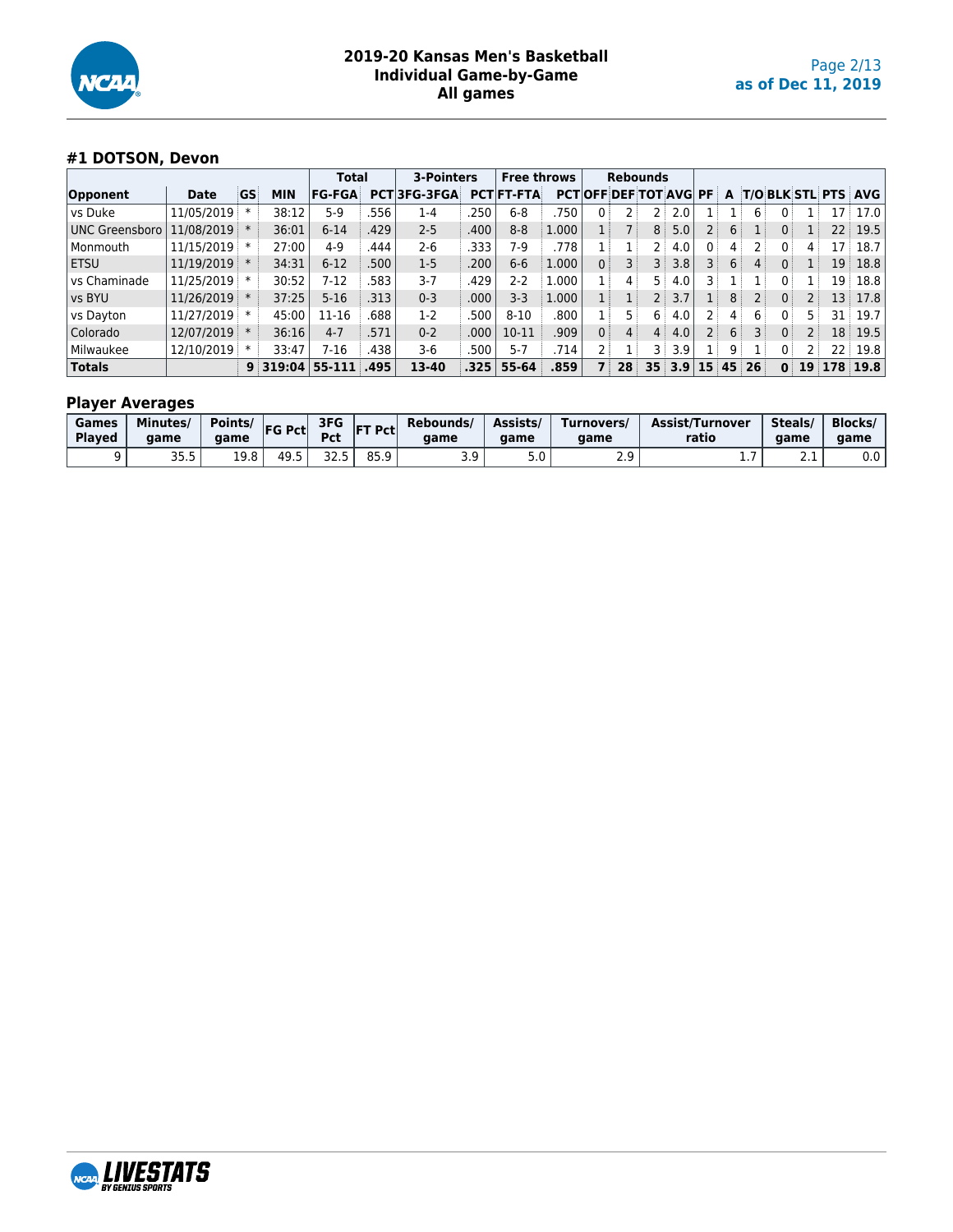

# **#2 BRAUN, Christian**

|                |            | <b>Total</b> |            | 3-Pointers    |       | <b>Free throws</b> |       | <b>Rebounds</b>   |      |                                                    |                   |                 |     |     |       |                |                |    |                |                  |
|----------------|------------|--------------|------------|---------------|-------|--------------------|-------|-------------------|------|----------------------------------------------------|-------------------|-----------------|-----|-----|-------|----------------|----------------|----|----------------|------------------|
| Opponent       | Date       | GS           | <b>MIN</b> | <b>FG-FGA</b> |       | PCT3FG-3FGA        |       | <b>PCT FT-FTA</b> |      | <b>PCTOFF DEF TOT AVGIPF A T/O BLK STL PTS AVG</b> |                   |                 |     |     |       |                |                |    |                |                  |
| vs Duke        | 11/05/2019 |              | 03:54      | $0 - 1$       | .000  | $0 - 0$            | .000  | $0 - 0$           | .000 |                                                    |                   | 0:              |     |     |       |                | 0              |    | 0:             | 0.0              |
| UNC Greensboro | 11/08/2019 |              | 02:27      | $0 - 1$       | .000  | $0 - 1$            | .000  | $0 - 2$           | .000 | 0 <sup>1</sup>                                     | 0 <sup>1</sup>    | 0 <sup>1</sup>  | 0.0 |     | 0:0:  |                | 0 <sup>1</sup> | 0: | 0:             | 0.0              |
| Monmouth       | 11/15/2019 |              | 16:47      | 4-4           | 1.000 | $3-3$              | L.000 | $0-0$             | .000 | 0                                                  |                   |                 | 0.7 |     | ' i T | 0              | 0:             |    |                | 3.7              |
| <b>ETSU</b>    | 11/19/2019 |              | 07:44      | $0 - 1$       | .000  | $0 - 0$            | .000  | $0 - 0$           | .000 | 0 <sup>1</sup>                                     |                   |                 | 0.8 | 1:1 |       |                | 0 <sup>1</sup> | 0: | 0 <sup>1</sup> | 2.8              |
| vs Chaminade   | 11/25/2019 |              | 16:21      | $3-9$         | .333  | 1-4                | .250  | $0 - 1$           | .000 |                                                    |                   | $4^{\circ}$     | 1.4 |     | 0:0:  |                | 0              |    |                | 3.6              |
| vs BYU         | 11/26/2019 |              | 08:21      | $1-3$         | .333  | $0 - 2$            | .000  | $0 - 0$           | .000 | 0 <sup>3</sup>                                     | 0:                | 0               | 1.2 |     | 1:0   |                | 0              | 0: | 2              | 3.3              |
| vs Dayton      | 11/27/2019 |              | 04:38      | $0 - 1$       | .000  | $0-0$              | .000  | $0 - 0$           | .000 | 0                                                  |                   | フミ              | 1.3 |     | 0:0:  | 0:             | 0 <sup>1</sup> | 0  | 0              | 2.9              |
| Colorado       | 12/07/2019 |              | 08:45      | $0 - 0$       | .000  | $0-0$              | .000  | $0 - 0$           | .000 | 0 <sup>3</sup>                                     | $0^{\frac{1}{2}}$ | 0 <sup>1</sup>  | 1.1 |     | 1 0   |                | 0 <sup>1</sup> |    | 0              | 2.5              |
| Milwaukee      | 12/10/2019 |              | 14:57      | $1-5$         | .200  | 1-4                | .250  | 0-0               | .000 | 0                                                  | 4                 | 4               | 1.4 |     | 0:0:  | 0 <sup>1</sup> | 0:             |    | 3              | 2.6              |
| <b>Totals</b>  |            |              | 0:83:53    | $9 - 25$      | .360  | $5 - 14$           | .357  | $0 - 3$           | .000 | $2^+$                                              | 11                | 13 <sup>1</sup> | 1.4 |     | 7 2   | 5              | $\mathbf{0}$   | 6  | 23             | $\overline{2.6}$ |

| Games         | Minutes/ | Points/ | <b>FG Pct</b> | 3FG        | <b>FT</b> | Rebounds/ | Assists/ | Turnovers/ | Assist/Turnover | Steals/ | <b>Blocks</b> |
|---------------|----------|---------|---------------|------------|-----------|-----------|----------|------------|-----------------|---------|---------------|
| <b>Played</b> | qame     | aame    |               | <b>Pct</b> | Pct       | aame      | aame     | game       | ratio           | aame    | game          |
|               | ر. ر     | Z.U     | 36.0          | つに<br>---  | 0.0       |           | U.Z      | v.v        | ∪.⊣             | υ.      | 0.0           |

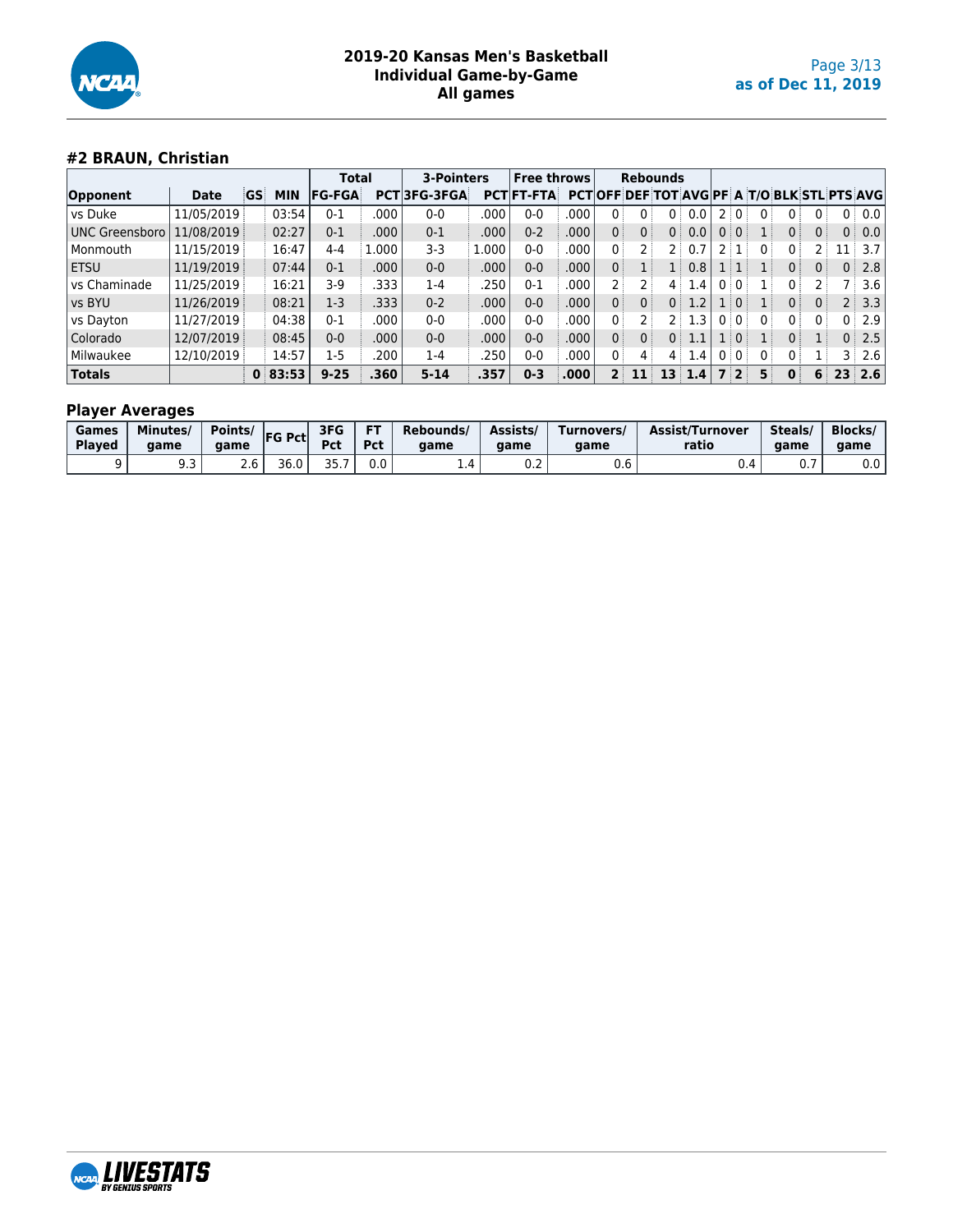

# **#4 MOSS, Isaiah**

|                       |             |    |        | Total         |       | 3-Pointers         |      | <b>Free throws</b> |       |                | <b>Rebounds</b> |                   |                  |       |   |                |                |                |     |                                              |
|-----------------------|-------------|----|--------|---------------|-------|--------------------|------|--------------------|-------|----------------|-----------------|-------------------|------------------|-------|---|----------------|----------------|----------------|-----|----------------------------------------------|
| Opponent              | <b>Date</b> | GS | MIN    | <b>FG-FGA</b> |       | <b>PCT3FG-3FGA</b> |      | <b>PCT FT-FTA</b>  |       |                |                 |                   |                  |       |   |                |                |                |     | PCT OFF DEF TOT AVG PF A T/O BLK STL PTS AVG |
| <b>UNC Greensboro</b> | 11/08/2019  |    | 24:56  | 3-7           | 429   | 2-6                | 333  | $0 - 0$            | 000   |                |                 | २ ∶               | 3.0              |       |   |                | 0              |                | 8   | 8.0                                          |
| Monmouth              | 11/15/2019  |    | 15:16  | $5-6$         | .833  | $5 - 6$            | .833 | $6-6$              | 1.000 | 0 i            |                 | $1 \pm$           | 2.0              | 0:2:  |   | 0 <sup>1</sup> | 0 <sup>1</sup> |                |     | $21 \mid 14.5 \mid$                          |
| ETSU                  | 11/19/2019  |    | 17:03  | $0 - 2$       | .000  | $0 - 2$            | .000 | 2-2                | 1.000 | 0              |                 | $1 \pm$           |                  |       |   |                | $\mathbf{0}$   |                |     | 2 10.3                                       |
| vs Chaminade          | 11/25/2019  |    | 19:39  | $5 - 7$       | .714' | $3 - 4$            | 750  | $0 - 0$            | .000' | 0              |                 | $1 \pm$           | 1.5              |       |   |                | $\mathbf{0}$   |                |     | 13 11.0                                      |
| vs BYU                | 11/26/2019  |    | 29:42  | 2-8           | 250   | $1-5$              | 200  | $0 - 1$            | 000   |                |                 | 3.                | $1.8+$           |       |   |                | 0              |                | 5 : | 9.8                                          |
| vs Dayton             | 11/27/2019  |    | 35:57  | $0 - 1$       | .000  | $0 - 1$            | .000 | $0 - 0$            | .000  |                | 3 :             | $4^{\frac{1}{2}}$ | 2.2              | 1   1 |   | 0 <sup>1</sup> | 0 <sup>1</sup> | 0 <sup>1</sup> | 0   | 8.2                                          |
| Colorado              | 12/07/2019  |    | 23:24  | 3-5           | .600  | $2 - 4$            | .500 | $0 - 0$            | 000   | 0 :            |                 | 3 :               | 2.3              |       |   |                |                |                | 8   | 8.1                                          |
| Milwaukee             | 12/10/2019  |    | 18:32  | $2 - 5$       | 400   | $2 - 5$            | .400 | $2 - 2$            | 1.000 | 0 <sup>1</sup> |                 | $1\pm$            | 2.1              | 1   0 |   |                | 0 <sup>3</sup> | 0              | 8   | 8.1                                          |
| <b>Totals</b>         |             | 0  | 184:30 | 20-41         | .488  | 15-33              | .455 | $10 - 11$          | .909  |                | 15 <sup>1</sup> | 17                | $\overline{2.1}$ |       | 6 | 6              | ${\bf 1}$ :    | 4              | 65  | 8.1                                          |

| Games         | Minutes/          | Points/ | <b>FG Pct</b> | 3FG            | T Pcti | Rebounds/ | Assists/ | Turnovers/ | <b>Assist/Turnover</b> | Steals/ | <b>Blocks/</b> |
|---------------|-------------------|---------|---------------|----------------|--------|-----------|----------|------------|------------------------|---------|----------------|
| <b>Played</b> | aame              | aame    |               | Pct            | IF1    | aame      | aame     | aame       | ratio                  | game    | qame           |
|               | $\sim$<br>2 J . 1 | 0.⊥     | 48.8          | 455<br>. J . J | 90.9   | <u>.</u>  | v.o      | v.o        | <b>L.V</b>             | U.J     | ∪.⊥            |

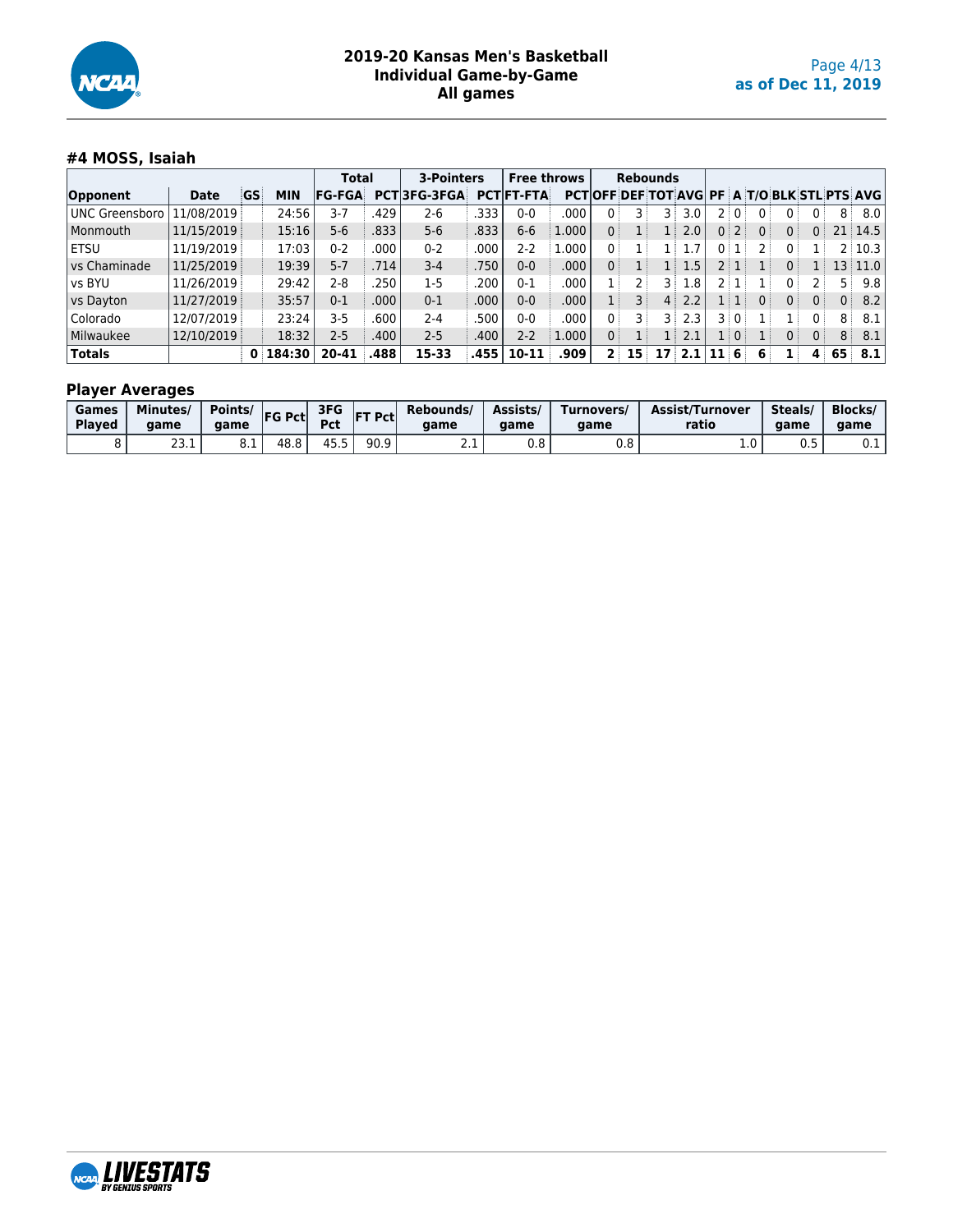

# **#5 ELLIOTT, Elijah**

|                  |             |    |            | <b>Total</b>  |          | 3-Pointers         |       | $\sf  $ Free throws $\sf  $ |      |                |                | <b>Rebounds</b>                                     |      |    |                |              |                   |
|------------------|-------------|----|------------|---------------|----------|--------------------|-------|-----------------------------|------|----------------|----------------|-----------------------------------------------------|------|----|----------------|--------------|-------------------|
| Opponent         | <b>Date</b> | GS | <b>MIN</b> | <b>FG-FGA</b> |          | <b>PCT3FG-3FGA</b> |       | <b>PCTIFT-FTA</b>           |      |                |                | <b>PCTOFF DEF TOT AVGIPF A T/O BLK STL PTS AVGI</b> |      |    |                |              |                   |
| Monmouth         | 11/15/2019  |    | 04:42      | 1-2           | 500      | $0 - 0$            | .000  | 0-0                         | .000 |                | ΩÎ             | 1.0<br>1 :                                          |      |    | 0              |              | $2 \times 2.0$    |
| l vs Chaminade l | 11/25/2019  |    | 03:39      | 1-1           | $.000$ . | $1 - 1$            | 1.000 | $0 - 0$                     | .000 | 0 <sup>1</sup> | 0 <sup>1</sup> | 0:0.5                                               | 0:1  |    | 0 <sup>1</sup> | $\Omega$     | $3$   2.5         |
| vs BYU           | 11/26/2019  |    | 00:32      | 0-0           | .000     | $0-0$              | 000   | 0-0                         | .000 | 0 :            | 0              | 0.3<br>0 :                                          | 0:0  |    | 0 <sup>1</sup> |              | 0:1.7             |
| Milwaukee        | 12/10/2019  |    | 01:17      | 0-0           | .000     | $0 - 0$            | .000  | $0 - 0$                     | .000 | 0              | $0^{\circ}$    | 0.3<br>$0^{\pm}$                                    | 0:0: | 0: | 0 <sup>1</sup> |              | 0:1.3             |
| <b>Totals</b>    |             |    | 0:10:09    | 2-3           | 667.     | 1-1                | L.000 | $0 - 0$                     | .000 |                | $\mathbf{0}$   | $1 \vert 0.3$                                       | つりつ  |    | $\mathbf{0}$   | $\mathbf{0}$ | $5 \mid 1.3 \mid$ |

| Games<br><b>Plaved</b> | <b>Minutes</b><br>aame | Points/<br>aame |                             | $\left  \mathsf{FG} \right $ Pct $\left  \mathsf{3FG} \right $ | --<br>Pct. | Rebounds/<br>aame | Assists/<br>aame | Turnovers/<br>aame | Assist/Turnover<br>ratio | Steals/<br>aame | <b>Blocks/</b><br>qame |
|------------------------|------------------------|-----------------|-----------------------------|----------------------------------------------------------------|------------|-------------------|------------------|--------------------|--------------------------|-----------------|------------------------|
|                        | ر                      | ∸ ∙ ⊸           | $\sim$ $\sim$<br><b>bb.</b> | 100.0                                                          | 0.0        | ∪.J               | ◡.◡              | ◡.◡                | z.v                      | 0.0             | 0.0                    |

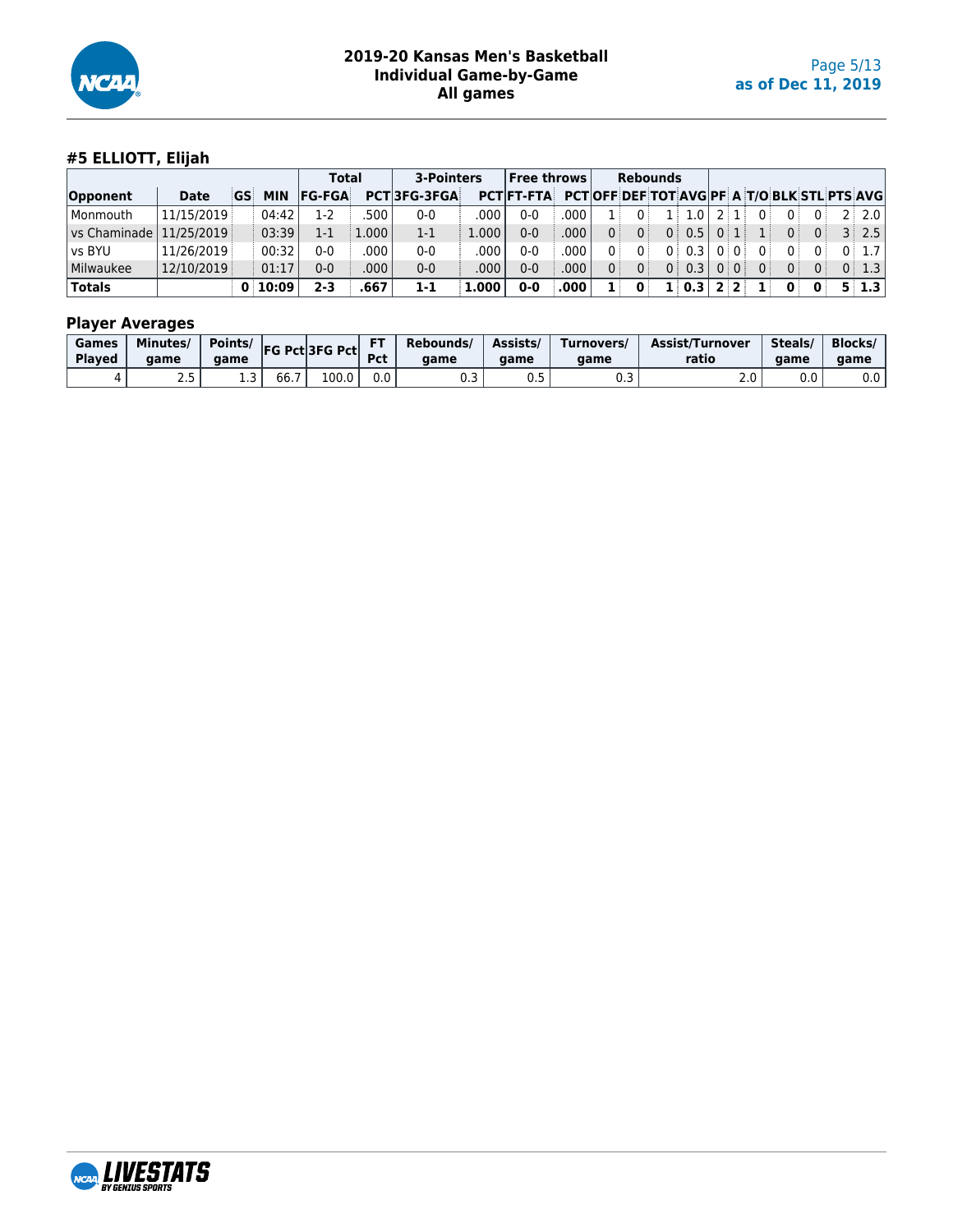

# **#10 WILSON, Jalen**

|                             |            |         | Total   |                   | 3-Pointers                                                                         |              | $ $ Free throws $ $ |                   |                | Rebounds       |                     |  |                |                |       |
|-----------------------------|------------|---------|---------|-------------------|------------------------------------------------------------------------------------|--------------|---------------------|-------------------|----------------|----------------|---------------------|--|----------------|----------------|-------|
| Opponent                    | Date       |         |         |                   | GS MIN FG-FGA PCT 3FG-3FGA PCT FT-FTA PCT OFF DEF TOT AVG PF A T/O BLK STL PTS AVG |              |                     |                   |                |                |                     |  |                |                |       |
| l vs Duke                   | 11/05/2019 | 02:08   | $0 - 1$ | ا 000.            | $0 - 1$                                                                            | ا 000.       | $0 - 0$             | .0001             | 0 <sup>1</sup> | 0 <sup>1</sup> | 0   0.0   1   0   1 |  | 0 <sup>1</sup> | $\overline{0}$ | 0:0.0 |
| UNC Greensboro   11/08/2019 |            | 00:27   | $0 - 0$ | .000 <sub>1</sub> | $0 - 0$                                                                            | ا 000.       | $0 - 0$             | .000 <sub>1</sub> | 0 <sup>1</sup> |                |                     |  |                |                | 0:0.0 |
| <b>Totals</b>               |            | 0:02:35 | $0 - 1$ | .000              | $0 - 1$                                                                            | $.000 \, \,$ | $0-0$               | .000              |                |                |                     |  |                |                |       |

| Games         | Minutes/ | Points/ | FG  | 3FG        | <b>FT</b> | Rebounds/ | Assists/ | Turnovers/ | Assist/Turnover | Steals/ | <b>Blocks</b> |
|---------------|----------|---------|-----|------------|-----------|-----------|----------|------------|-----------------|---------|---------------|
| <b>Played</b> | aame     | aame    | Pct | <b>Pct</b> | Pct       | aame      | aame     | aame       | ratio           | aame    | game          |
|               | . . ب    | 0.0     | 0.0 | 0.0        | 0.0       | 0.0       | ົ<br>v.v | ∪.J        | v.v             | 0.0     | 0.0           |

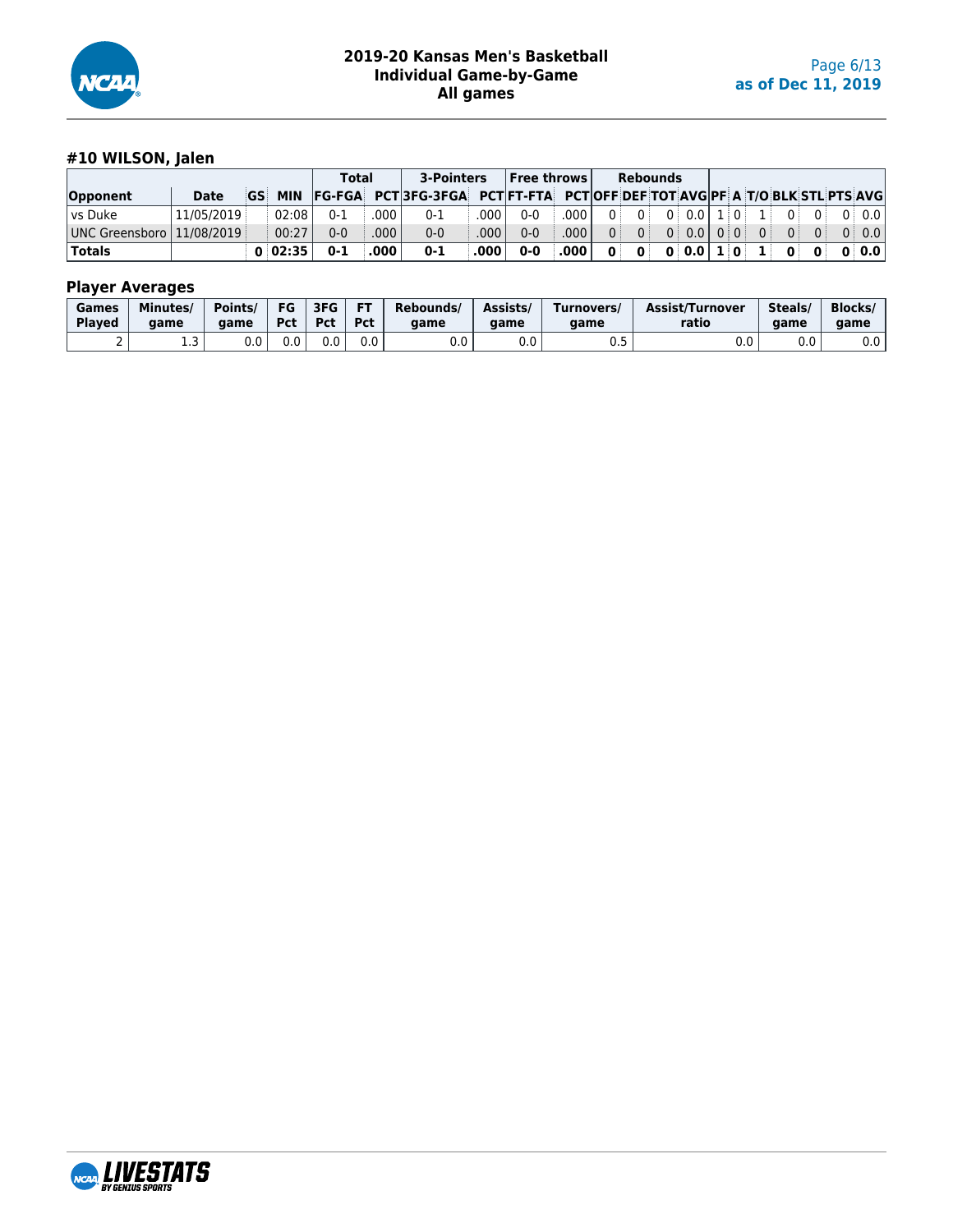

# **#12 TEAHAN, Chris**

|                  |            |    |         | <b>Total</b>  |         | 3-Pointers         |       | Free throws       |      |          |                | <b>Rebounds</b>                                     |                |      |                              |              |       |                   |
|------------------|------------|----|---------|---------------|---------|--------------------|-------|-------------------|------|----------|----------------|-----------------------------------------------------|----------------|------|------------------------------|--------------|-------|-------------------|
| Opponent         | Date       | GS | MIN     | <b>FG-FGA</b> |         | <b>PCT3FG-3FGA</b> |       | <b>PCTIFT-FTA</b> |      |          |                | <b>PCTOFF DEF TOT AVGIPF A T/O BLK STL PTS AVGI</b> |                |      |                              |              |       |                   |
| Monmouth         | 11/15/2019 |    | 06:46   | $1-2$         | 500     | $1-2$              | 500   | 0-0               | .000 | $\Omega$ | 0              | 0.0<br>0 :                                          |                |      | 0:<br>0:                     |              | 3 ।   | 3.0               |
| l vs Chaminade l | 11/25/2019 |    | 04:00   | $0 - 1$       | .000    | $0 - 1$            | .000  | 0-0               | .000 | 0        | 0 <sup>1</sup> | 0.0<br>0 :                                          |                | .i 0 | 0<br>0                       |              |       | 0:1.5             |
| vs BYU           | 11/26/2019 |    | 00:32   | $0 - 0$       | .000    | $0 - 0$            | .000  | 0-0               | .000 |          |                | 0.0<br>0 :                                          |                |      | 0                            |              | $0^+$ | $1.0 \mid$        |
| Colorado         | 12/07/2019 |    | 00:50   | $0 - 0$       | .000    | $0 - 0$            | .000  | 0-0               | .000 | 0        | 0 <sup>1</sup> | 0.0<br>0 :                                          | 0:0            |      | 0<br>0 <sup>1</sup>          |              | 0     | 0.8               |
| Milwaukee        | 12/10/2019 |    | 01:17   | 1-1           | $000$ . | 1-1                | 1.000 | $0 - 0$           | .000 | 0 i      | 0:             | 0.0<br>0 :                                          | 0:0:           |      | 0<br>$\Omega$                |              |       | $3 \mid 1.2 \mid$ |
| <b>Totals</b>    |            |    | 0:13:24 | 2-4           | .500    | $2 - 4$            | .500  | 0-0               | .000 | 0        | $\mathbf{0}$   | 0.0<br>0                                            | 3 <sup>1</sup> |      | $\mathbf{0}$<br>$\mathbf{0}$ | $\mathbf{0}$ |       | 6 1.2             |

| Games         | Minutes/        | Points/ | <b>FG Pct</b> | 3FG        | <b>FT</b> | Rebounds/ | Assists/ | Turnovers/           | Assist/Turnover | Steals/ | <b>Blocks/</b> |
|---------------|-----------------|---------|---------------|------------|-----------|-----------|----------|----------------------|-----------------|---------|----------------|
| <b>Played</b> | aame            | aame    |               | <b>Pct</b> | Pct       | qame      | aame     | aame                 | ratio           | aame    | aame           |
|               | - -<br>$\sim$ . | ∸∙      | 50.0          | 50.0       | 0.0       | v.u       | U.Z      | $\sim$ $\sim$<br>v.v | <b>L.V</b>      | 0.0     | 0.0            |

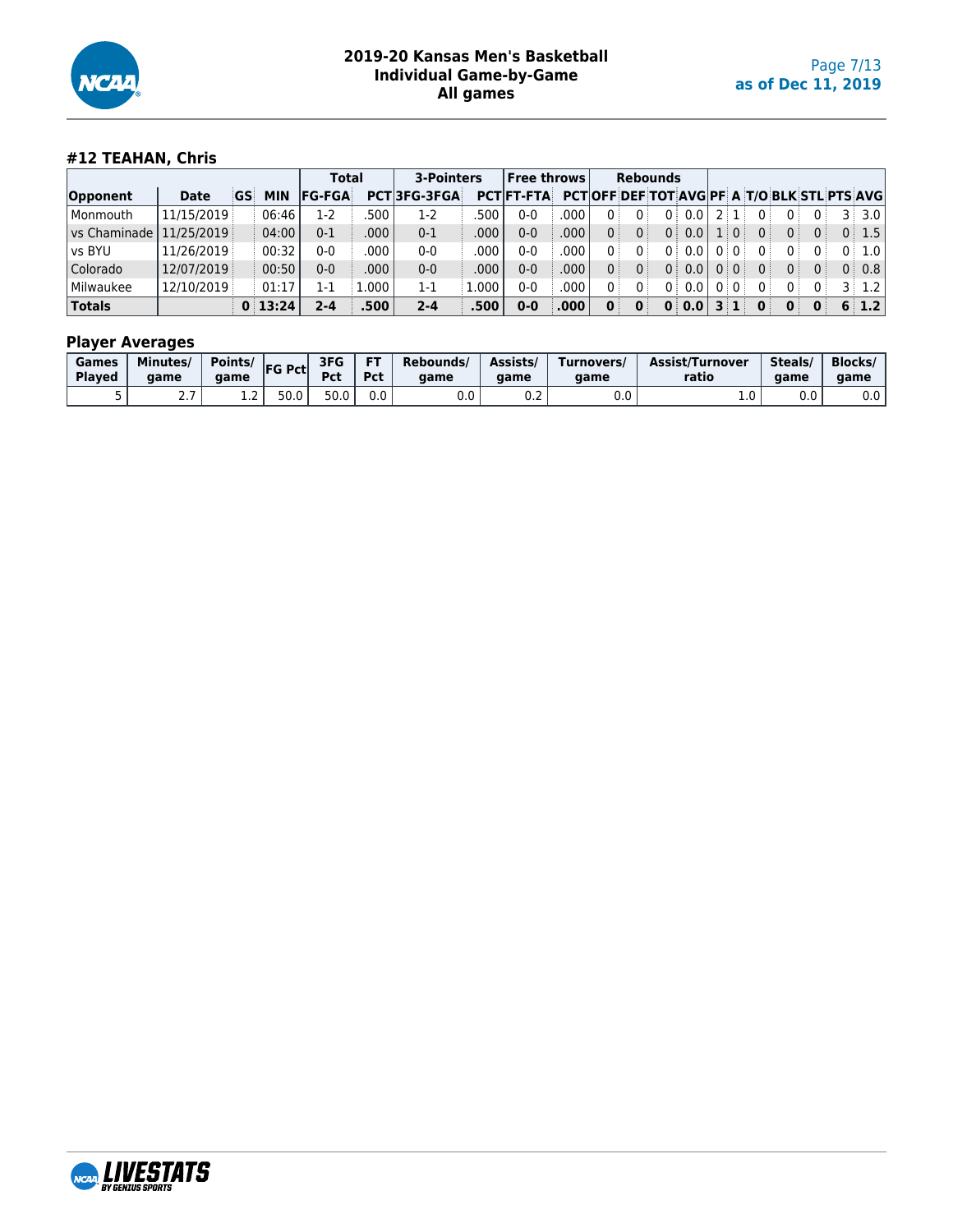

# **#13 ENARUNA, Tristan**

|                       |            |    |            | <b>Total</b>  |      | 3-Pointers  |       | <b>Free throws</b> |       |                   | <b>Rebounds</b>                |                |     |                |    |                 |                |    |                |                            |
|-----------------------|------------|----|------------|---------------|------|-------------|-------|--------------------|-------|-------------------|--------------------------------|----------------|-----|----------------|----|-----------------|----------------|----|----------------|----------------------------|
| Opponent              | Date       | GS | <b>MIN</b> | <b>FG-FGA</b> |      | PCT3FG-3FGA |       | <b>PCT FT-FTA</b>  |       |                   | <b>PCTIOFF DEF TOT AVGI PF</b> |                |     |                | A  |                 |                |    |                | <b>T/O BLK STL PTS AVG</b> |
| vs Duke               | 11/05/2019 |    | 15:56      | $2 - 3$       | .667 | $1 - 1$     | 1.000 | 0-0                | .000  | 0                 |                                |                | 2.0 |                |    |                 |                |    | 5.             | 5.0                        |
| <b>UNC Greensboro</b> | 11/08/2019 |    | 19:40      | $3 - 5$       | .600 | $1-2$       | 500   | $2 - 3$            | .667  |                   | $4^{\frac{1}{2}}$              | 5:             | 3.5 |                |    |                 |                | 0: | 9              | 7.0                        |
| Monmouth              | 11/15/2019 |    | 14:26      | 3-6           | 500  | $1-2$       | 500   | 0-0                | .000  | 0:                | $\overline{4}$                 | $\overline{4}$ | 3.7 |                |    |                 | 0:             |    |                | 7.0                        |
| <b>ETSU</b>           | 11/19/2019 |    | 23:15      | $2 - 3$       | .667 | $0 - 1$     | .000  | $0 - 0$            | .000  | 0 <sup>1</sup>    | 4:                             | $\overline{4}$ | 3.8 |                |    | l :             | 0 <sup>1</sup> | 4  | 4:             | 6.3                        |
| vs Chaminade          | 11/25/2019 |    | 21:03      | $1-6$         | .167 | $1-4$       | 250   | $0 - 1$            | .000  |                   |                                |                | 3.4 |                |    |                 |                |    | : ج            | 5.6                        |
| vs BYU                | 11/26/2019 |    | 16:20      | $0 - 3$       | .000 | $0 - 1$     | .000  | $3 - 4$            | .750' |                   | 0                              |                | 3.0 | 0              |    |                 |                |    | ঽ⊹             | 5.2                        |
| vs Dayton             | 11/27/2019 |    | 18:01      | 1-4           | .250 | $1-2$       | 500   | 0-0                | .000  | $0^{\frac{1}{2}}$ | $\overline{4}$                 | 4              | 3.1 |                |    |                 |                |    |                | 4.9                        |
| Colorado              | 12/07/2019 |    | 11:20      | $1-3$         | .333 | $0 - 1$     | .000  | $0 - 0$            | .000  |                   | 4:                             | 5 <sup>3</sup> | 3.4 | 2 <sup>1</sup> |    | 3 :             | 0              |    | 2 :            | 4.5                        |
| Milwaukee             | 12/10/2019 |    | 10:15      | $2 - 3$       | .667 | $0 - 1$     | .000  | $0-0$              | .000  |                   | 0 :                            |                | 3.1 | 0              |    |                 | 0              |    | 4 <sup>1</sup> | 4.4                        |
| <b>Totals</b>         |            | 0  | 150:15     | 15-36         | .417 | $5 - 15$    | .333  | $5 - 8$            | .625' | 5.                | 23                             | 28             | 3.1 | 12             | 13 | 14 <sup>1</sup> | 6              | 6  | $40^{\circ}$   | 4.4                        |

| Games         | Minutes/              | Points/ | <b>FG Pct</b> | 3FG        | Pct  | Rebounds/  | Assists/ | Turnovers/ | <b>Assist/Turnover</b> | Steals    | <b>Blocks/</b> |
|---------------|-----------------------|---------|---------------|------------|------|------------|----------|------------|------------------------|-----------|----------------|
| <b>Plaved</b> | aame                  | aame    |               | <b>Pct</b> | IET  | aame       | aame     | aame       | ratio                  | aame      | game           |
|               | $\sim$ $\sim$<br>10.7 | 4.4     | . .           |            | 02.J | <u>J.L</u> | $\pm .4$ | T.O        | v. .                   | <b>U.</b> | ν.,            |

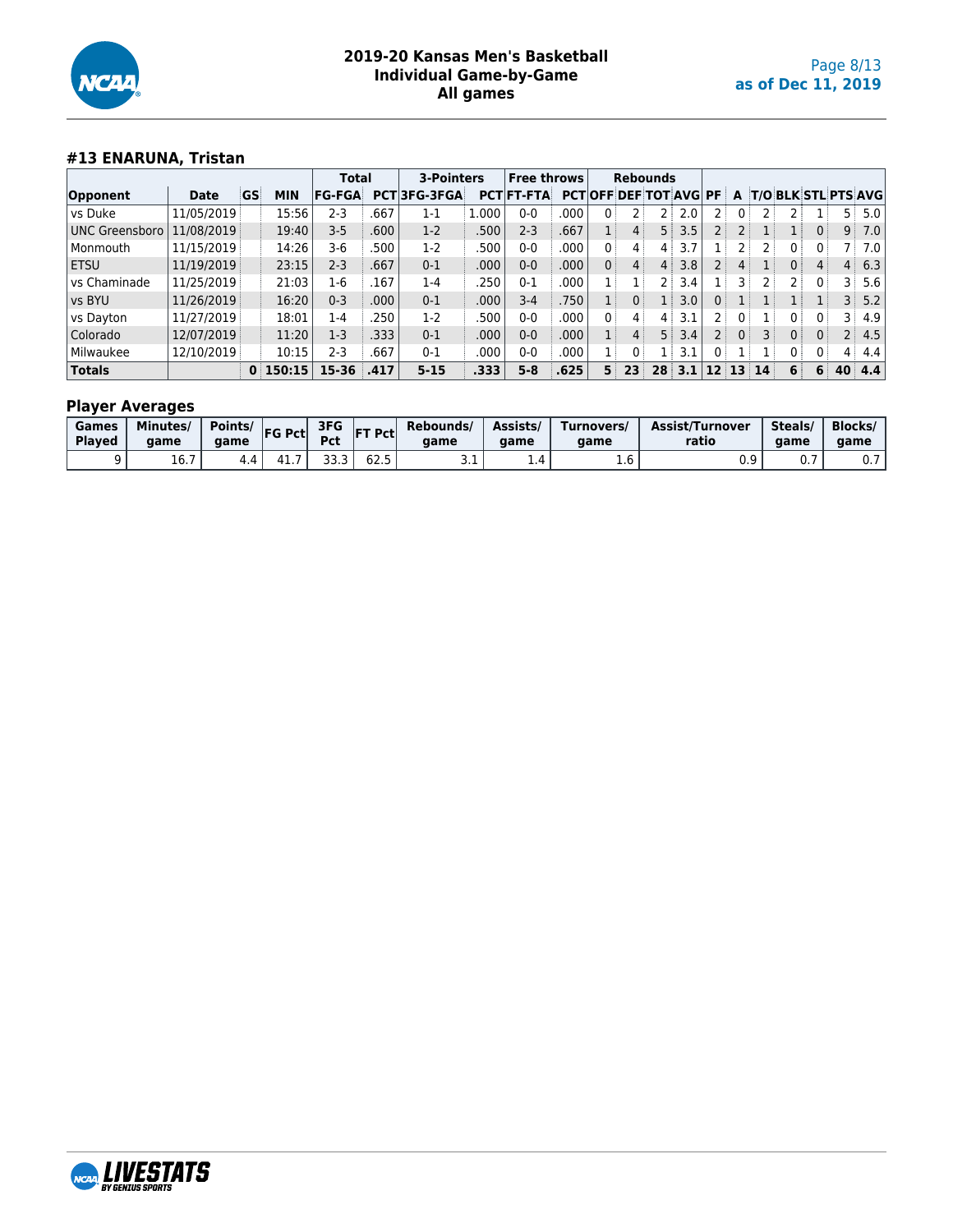

# **#20 JANKOVICH, Michael**

|                         |            |    |            | Total         |      | 3-Pointers         |      | <b>Free throws</b> |       |   |                | <b>Rebounds</b> |                  |     |       |          |                |             |                                                   |
|-------------------------|------------|----|------------|---------------|------|--------------------|------|--------------------|-------|---|----------------|-----------------|------------------|-----|-------|----------|----------------|-------------|---------------------------------------------------|
| Opponent                | Date       | GS | <b>MIN</b> | <b>FG-FGA</b> |      | <b>PCT3FG-3FGA</b> |      | <b>PCTIFT-FTA</b>  |       |   |                |                 |                  |     |       |          |                |             | <b>PCTOFF DEF TOT AVGPF A T/O BLK STL PTS AVG</b> |
| l Monmouth              | 11/15/2019 |    | 04:42      | 1-3           | .333 | 1-3                | 333  | 2-2                | .000  | 0 | 0 <sup>1</sup> |                 | 0:0.0            |     | . 10. |          | 0              |             | 5:5.0                                             |
| <u>l</u> vs Chaminade l | 11/25/2019 |    | 03:39      | $0 - 0$       | .000 | $0 - 0$            | 000  | $0 - 0$            | .000  |   | 0:             |                 | 0:0.0            | 0:1 |       |          | 0 <sup>1</sup> |             | 0:2.5                                             |
| vs BYU                  | 11/26/2019 |    | 01:15      | $0 - 0$       | .000 | $0-0$              | 000  | $0 - 0$            | .000  |   | $\Omega$       | 0 :             | 0.0 <sub>1</sub> |     | . : 0 | $\Omega$ | $\Omega$       |             | 0:1.7                                             |
| Milwaukee               | 12/10/2019 |    | 01:17      | $0 - 0$       | .000 | $0 - 0$            | 000  | $0 - 0$            | .000  |   | 0 <sup>1</sup> | $0$ :           | 0.0              |     | 0:0   | 0 i      | 0 <sup>1</sup> | $0^{\circ}$ | 0:1.3                                             |
| <b>Totals</b>           |            |    | 0:10:53    | 1-3           | .333 | 1-3                | .333 | 2-2                | 1.000 | 0 | $\mathbf{0}$   |                 | 0:0.0            | 2 1 |       |          | 0              |             | $5 \mid 1.3 \mid$                                 |

| Games<br><b>Plaved</b> | Minutes/<br>aame | Points/<br>aame | <b>IFG Pctl</b> | 3FG<br><b>Pct</b> | <b>FT Pctl</b> | Rebounds/<br>aame    | Assists/<br>qame | Turnovers/<br>aame | <b>Assist/Turnover</b><br>ratio | Steals/<br>aame | <b>Blocks/</b><br>aame |
|------------------------|------------------|-----------------|-----------------|-------------------|----------------|----------------------|------------------|--------------------|---------------------------------|-----------------|------------------------|
|                        | ،                | ---             | --<br>JJ.J      | JJ.J              | 100.0          | $\sim$ $\sim$<br>v.v | ◡.◡              | ◡.◡                | ∪.J                             | כ.ט             | 0.0                    |

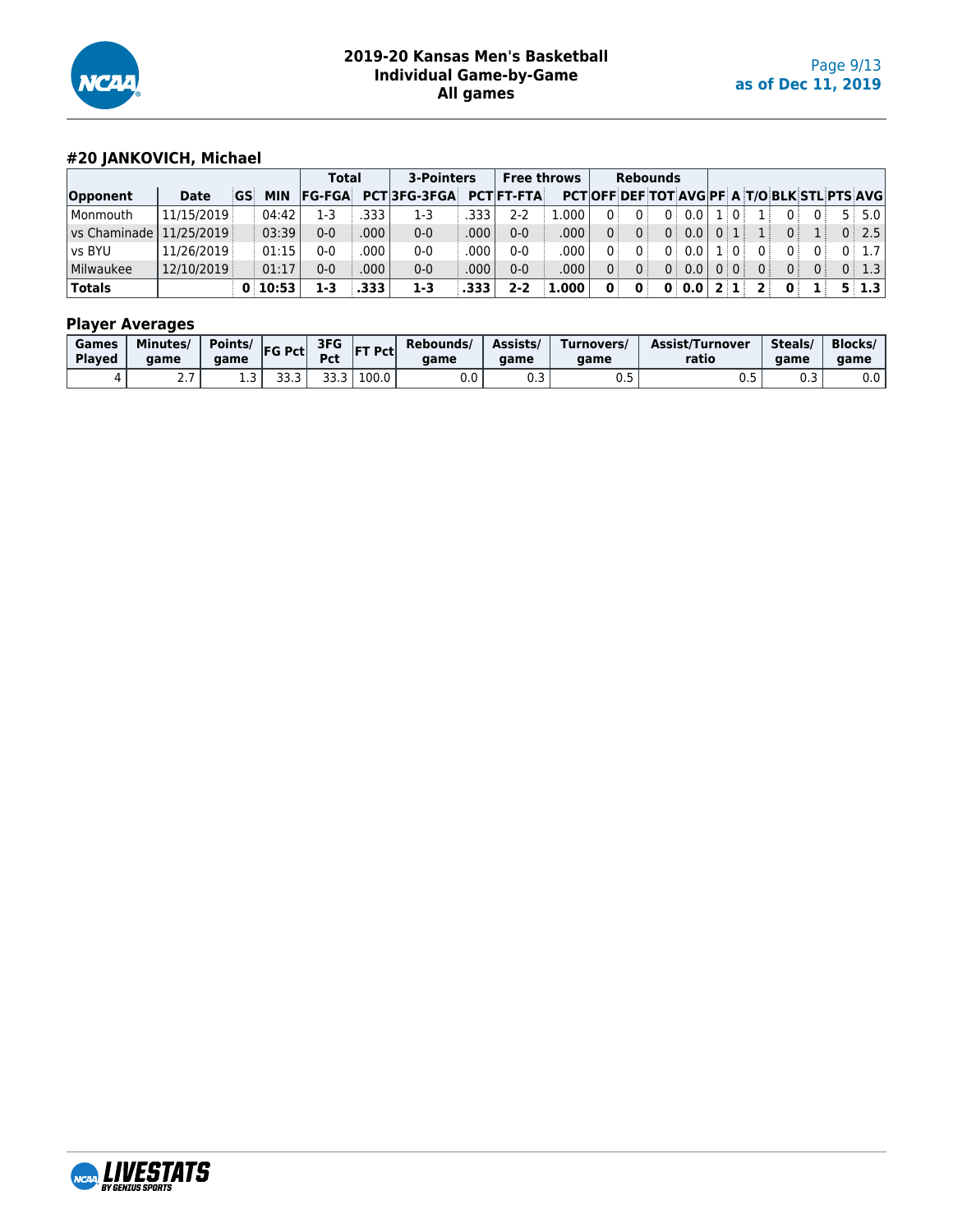

# **#22 DESOUSA, Silvio**

|                       |             |           |              | <b>Total</b>  |       | 3-Pointers  |       | <b>Free throws</b> |      |     | <b>Rebounds</b>                                    |       |             |       |                 |                |                |                |                |                  |
|-----------------------|-------------|-----------|--------------|---------------|-------|-------------|-------|--------------------|------|-----|----------------------------------------------------|-------|-------------|-------|-----------------|----------------|----------------|----------------|----------------|------------------|
| Opponent              | <b>Date</b> | <b>GS</b> | <b>MIN</b>   | <b>FG-FGA</b> |       | PCT3FG-3FGA |       | <b>PCT FT-FTA</b>  |      |     | <b>PCTOFF DEF TOT AVG PF A T/O BLK STL PTS AVG</b> |       |             |       |                 |                |                |                |                |                  |
| vs Duke               | 11/05/2019  |           | 07:34        | $0 - 2$       | .000  | $0 - 0$     | .000  | $3-4$              | 750  |     |                                                    | 4     | 4.0         |       | . : 0 :         |                |                |                | 3 :            | 3.0              |
| <b>UNC Greensboro</b> | 11/08/2019  |           | 05:48        | $0 - 3$       | .000  | $0 - 0$     | .000  | $0 - 0$            | .000 |     |                                                    | 2 i   | 3.0         |       | 0:0:            | 0:             |                |                | 0:             | 1.5              |
| Monmouth              | 11/15/2019  | $\ast$    | 22:31        | 4-8           | .500  | $1 - 1$     | 1.000 | 2-4                | 500  |     |                                                    | 6     | 4.0         |       | 40              |                |                |                |                | 4.7              |
| <b>ETSU</b>           | 11/19/2019  |           | 08:38        | $4 - 4$       | 1.000 | $0 - 0$     | .000  | $0 - 0$            | .000 | 0:  |                                                    | $1$ : | 3.3         |       | 3 0             |                |                |                | 8              | 5.5              |
| vs Chaminade          | 11/25/2019  |           | 10:46        | 2-3           | .667  | $0 - 1$     | .000  | 0-1                | 000  |     |                                                    | 2 :   | 3.0         |       | . 101           |                | 0 i            | Ω÷             | 4:             | 5.2              |
| vs BYU                | 11/26/2019  |           | 03:34        | $0 - 2$       | .000  | $0-0$       | .000  | $0 - 0$            | .000 |     |                                                    | 2 :   | 2.8         |       | $1 \mid 0 \mid$ | 0 <sup>1</sup> | 0 <sup>1</sup> | 0 <sup>1</sup> | 0              | 4.3              |
| vs Dayton             | 11/27/2019  |           | 00:53        | 0-0           | .000  | $0 - 0$     | .000  | 0-0                | 000  | 0   | 0 <sup>3</sup>                                     | 0 :   | 2.4         |       | ⊥∣O i           |                | 0 i            |                | 0              | 3.7 <sub>1</sub> |
| Colorado              | 12/07/2019  |           | 10:56        | $0 - 1$       | .000  | $0-0$       | .000  | $2 - 4$            | .500 | 2 : |                                                    | 3 :   | 2.5         |       | 4:0:            | 0 <sup>1</sup> | 0 <sup>1</sup> |                | 2 <sup>1</sup> | 3.5              |
| Milwaukee             | 12/10/2019  |           | 11:10        | $0 - 1$       | .000  | $0 - 0$     | .000  | 4-6                | .667 | 2 i | 4:                                                 | 6 :   | 2.9         | 3 : 1 |                 |                | $\Omega$       |                | 4:             | 3.6              |
| <b>Totals</b>         |             |           | $1 \, 81:50$ | 10-24         | .417  | $1-2$       | .500  | $11 - 19$          | 579  | 13  | 13                                                 |       | $26 \, 2.9$ | 18    |                 | 9              | 5              | $2^+$          |                | $32 \, 3.6$      |

| Games<br><b>Played</b> | Minutes/<br>qame | Points/<br>aame | <b>FG Pct</b> | 3FG<br><b>Pct</b> | <b>FT Pctl</b> | Rebounds/<br>aame | Assists/<br>aame | urnovers/<br>aame | Assist/Turnover<br>ratio | Steals/<br>game | <b>Blocks</b><br>game |
|------------------------|------------------|-----------------|---------------|-------------------|----------------|-------------------|------------------|-------------------|--------------------------|-----------------|-----------------------|
|                        | ン・エ              | 3.6             | 41            | 50.0              | 57 Q           | ر . ے             | U. L             | <b>L.U</b>        | ◡.⊥                      | ົ່<br>v.z       | 0.6                   |

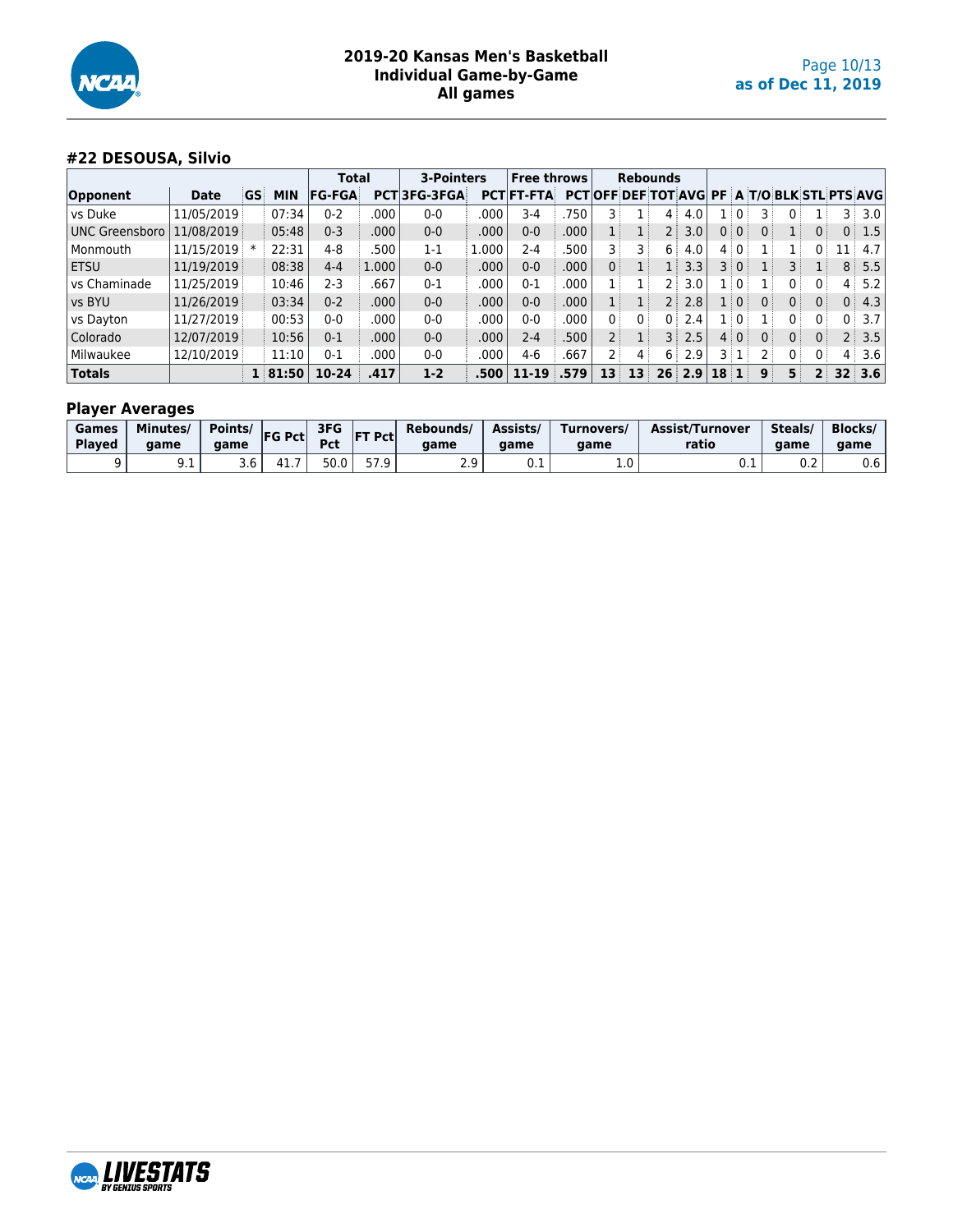

# **#30 AGBAJI, Ochai**

|                       |            |           |            | <b>Total</b>  |      | <b>3-Pointers</b>  |      | <b>Free throws</b> |       |                              | <b>Rebounds</b>   |                   |     |    |      |       |                |              |     |                            |
|-----------------------|------------|-----------|------------|---------------|------|--------------------|------|--------------------|-------|------------------------------|-------------------|-------------------|-----|----|------|-------|----------------|--------------|-----|----------------------------|
| Opponent              | Date       | <b>GS</b> | <b>MIN</b> | <b>FG-FGA</b> |      | <b>PCT3FG-3FGA</b> |      | <b>PCT FT-FTA</b>  |       | <b>PCTOFF DEF TOT AVG PF</b> |                   |                   |     |    | A    |       |                |              |     | <b>T/O BLK STL PTS AVG</b> |
| vs Duke               | 11/05/2019 |           | 38:07      | $6 - 10$      | .600 | $2 - 3$            | .667 | 1-3                | 333   |                              | 4                 | 6                 | 6.0 |    |      | 5.    |                |              | 15  | 15.0                       |
| <b>UNC Greensboro</b> | 11/08/2019 |           | 34:48      | $5 - 11$      | .455 | $3 - 8$            | .375 | $0-0$              | .000  | 0                            | 4:                | $4^{\frac{1}{2}}$ | 5.0 |    | 2 :  | 3     |                |              | 13  | 14.0                       |
| Monmouth              | 11/15/2019 |           | 22:15      | $1-9$         | 111  | $0 - 5$            | .000 | 2-2                | 1.000 |                              |                   | 2 :               | 4.0 | 4  | 3 :  | 0     | 0:             |              | 4   | 10.7                       |
| <b>ETSU</b>           | 11/19/2019 |           | 33:46      | $2 - 8$       | 250  | $0 - 4$            | .000 | $0 - 0$            | .000  |                              | $2^{\frac{1}{2}}$ | 3 :               | 3.8 |    | 2 :  | 2 :   | 0 <sup>1</sup> |              | 4:  | 9.0                        |
| vs Chaminade          | 11/25/2019 |           | 26:34      | $4-9$         | 444. | $3-6$              | 500  | 0-0                | .000  | 0                            |                   | 11.               | 3.2 |    | $2+$ | 2 i   | 0 <sup>1</sup> |              | 11  | 9.4                        |
| vs BYU                | 11/26/2019 |           | 30:49      | $6-9$         | 667  | $2 - 4$            | .500 | $0-0$              | .000  |                              | 4:                | 5 :               | 3.5 |    | 3 :  | 2     | 0 <sup>3</sup> |              | 14  | 10.2                       |
| vs Dayton             | 11/27/2019 |           | 45:00      | 2-9           | 222  | $1-5$              | .200 | $1-2$              | 500   |                              | $5^{\circ}$       | 6 :               | 3.9 | 4  | 4    |       |                |              | 6   | 9.6                        |
| Colorado              | 12/07/2019 |           | 35:55      | $8 - 14$      | 571  | $4-6$              | .667 | $0-0$              | .000  | 3 <sup>1</sup>               | 9:                | 12 <sup>1</sup>   | 4.9 | 0  | 2 :  | 3     | 0 <sup>1</sup> |              | 20: | 10.9                       |
| Milwaukee             | 12/10/2019 |           | 33:44      | $6-9$         | 667  | $5-8$              | 625  | 5-5                | 1.000 |                              | 5 :               | 8                 | 5.2 |    |      |       |                | 0 :          | 22: | 12.1                       |
| <b>Totals</b>         |            |           | 9:300:58   | 40-88         | 455  | 20-49              | 408  | $9 - 12$           | 750   | 12                           | 35                | 47                | 5.2 | 19 |      | 23 20 | $2^+$          | $14^{\circ}$ |     | 109:12.1                   |

| Games<br><b>Played</b> | Minutes/<br>aame | Points/<br>aame    | <b>FG Pct</b> | 3FG<br>Pct | <b>IFT Pctl</b> | Rebounds/<br>aame | Assists<br>aame | Turnovers/<br>aame | Assist/Turnover<br>ratio | Steals/<br>aame | <b>Blocks/</b><br>aame |
|------------------------|------------------|--------------------|---------------|------------|-----------------|-------------------|-----------------|--------------------|--------------------------|-----------------|------------------------|
|                        | 33.4             | <b>131</b><br>ᆠᄼᆞᆠ | .             | 40.8       | ¬−<br>J.U       | ے ، ب             | z.u             | ے . د              | . . <u>.</u>             | $\sim$<br>⊥.b ' | U.Z                    |

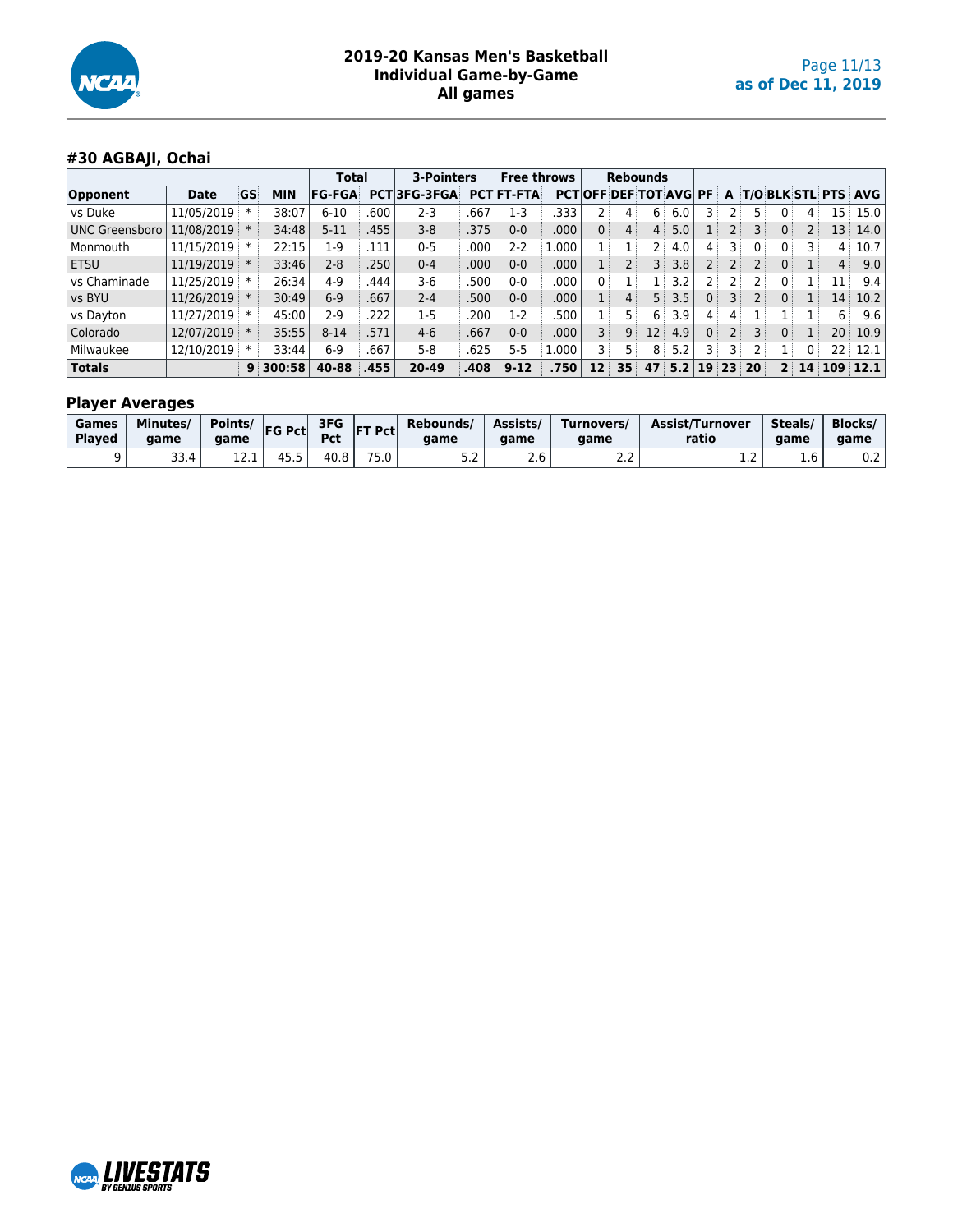

# **#33 MCCORMACK, David**

|                       |            |        |            | <b>Total</b>  |      | <b>3-Pointers</b> |                   | <b>Free throws</b> |                   |     | <b>Rebounds</b> |         |                                                    |                   |                 |                 |                |     |                 |     |
|-----------------------|------------|--------|------------|---------------|------|-------------------|-------------------|--------------------|-------------------|-----|-----------------|---------|----------------------------------------------------|-------------------|-----------------|-----------------|----------------|-----|-----------------|-----|
| Opponent              | Date       | GS     | <b>MIN</b> | <b>FG-FGA</b> |      | PCT3FG-3FGA       |                   | <b>PCT FT-FTA</b>  |                   |     |                 |         | <b>PCTOFF DEF TOT AVG PF A T/O BLK STL PTS AVG</b> |                   |                 |                 |                |     |                 |     |
| vs Duke               | 11/05/2019 |        | 28:36      | 2-7           | 286  | $0 - 0$           | 000               | 2-4                | 500               | 3 ! | : 10            | 13 :    | 13.0                                               | 3 : :             |                 |                 |                |     | 6               | 6.0 |
| <b>UNC Greensboro</b> | 11/08/2019 |        | 10:33      | $1-2$         | .500 | $0 - 0$           | .000              | $0 - 0$            | .000              |     |                 | 4       | 8.5                                                |                   | 0:0:            |                 | 0:             |     | 2 :             | 4.0 |
| Monmouth              | 11/15/2019 |        | 15:48      | 7-8           | .875 | $0 - 1$           | .000              | 3-4                | .750              |     | 8               | 11      | 9.3                                                |                   | 3 4             |                 |                | 0 : | 17              | 8.3 |
| <b>ETSU</b>           | 11/19/2019 | $\ast$ | 11:50      | $2 - 5$       | .400 | $0 - 0$           | .000              | 0-0                | .000              |     |                 |         | 7.8                                                |                   | 1   1           | 0 <sup>1</sup>  |                |     | 4:              | 7.3 |
| vs Chaminade          | 11/25/2019 | ж      | 16:54      | $5 - 7$       | .714 | $0 - 0$           | .000              | $0-0$              | 000               |     | 0               |         | 6.6                                                | 2 :               |                 |                 | Ω              |     | 10              | 7.8 |
| vs BYU                | 11/26/2019 | $\ast$ | 19:51      | $7-9$         | .778 | $0 - 0$           | 000               | $2 - 2$            | 1.000             |     | 4               | 5       | 6.3                                                |                   | 0   1           |                 | 0 <sup>1</sup> |     | 16 <sup>1</sup> | 9.2 |
| vs Dayton             | 11/27/2019 | $\ast$ | 15:24      | 1-3           | 333  | $0 - 0$           | 000               | $1-2$              | 500               |     |                 |         | 5.7                                                |                   | l i O i         |                 |                |     | 3 :             | 8.3 |
| Colorado              | 12/07/2019 | $\ast$ | 15:24      | $3 - 7$       | .429 | $0-0$             | .000              | 0-0                | .000              | 0:  |                 |         | 5.3                                                |                   | $1 \mid 0 \mid$ |                 | 0 <sup>1</sup> |     | 6               | 8.0 |
| Milwaukee             | 12/10/2019 | $\ast$ | 17:48      | $3 - 5$       | .600 | $0 - 0$           | .000              | 1-4                | .250 <sup>2</sup> | 0   |                 | $\perp$ | 4.8                                                |                   | $1 \mid 0 \mid$ |                 | 0 <sup>1</sup> |     |                 | 7.9 |
| <b>Totals</b>         |            |        | 8 152:08   | $31 - 53$     | .585 | $0 - 1$           | .000 <sub>1</sub> | $9 - 16$           | .563              | 13  | 30              | 43      | 4.8                                                | $12 \overline{8}$ |                 | 10 <sup>1</sup> | 3              |     |                 | 7.9 |

| Games<br><b>Played</b> | Minutes/<br>aame | Points/<br>aame | <b>IFG Pct</b> | 3FG<br><b>Pct</b> | <b>FT Pctl</b>     | Rebounds/<br>aame | Assists/<br>aame | Turnovers/<br>aame | <b>Assist/Turnover</b><br>ratio | Steals <sub>/</sub><br>aame | <b>Blocks</b><br>game |
|------------------------|------------------|-----------------|----------------|-------------------|--------------------|-------------------|------------------|--------------------|---------------------------------|-----------------------------|-----------------------|
|                        | 16.9             | 70.<br>. .      | 58.5<br>JU.J   | 0.0               | <b>---</b><br>56.3 | $\Omega$<br>4.ŏ   | n a<br>v. J      | د د د              | v.u                             | U.4                         | ົ<br>υ. ο             |